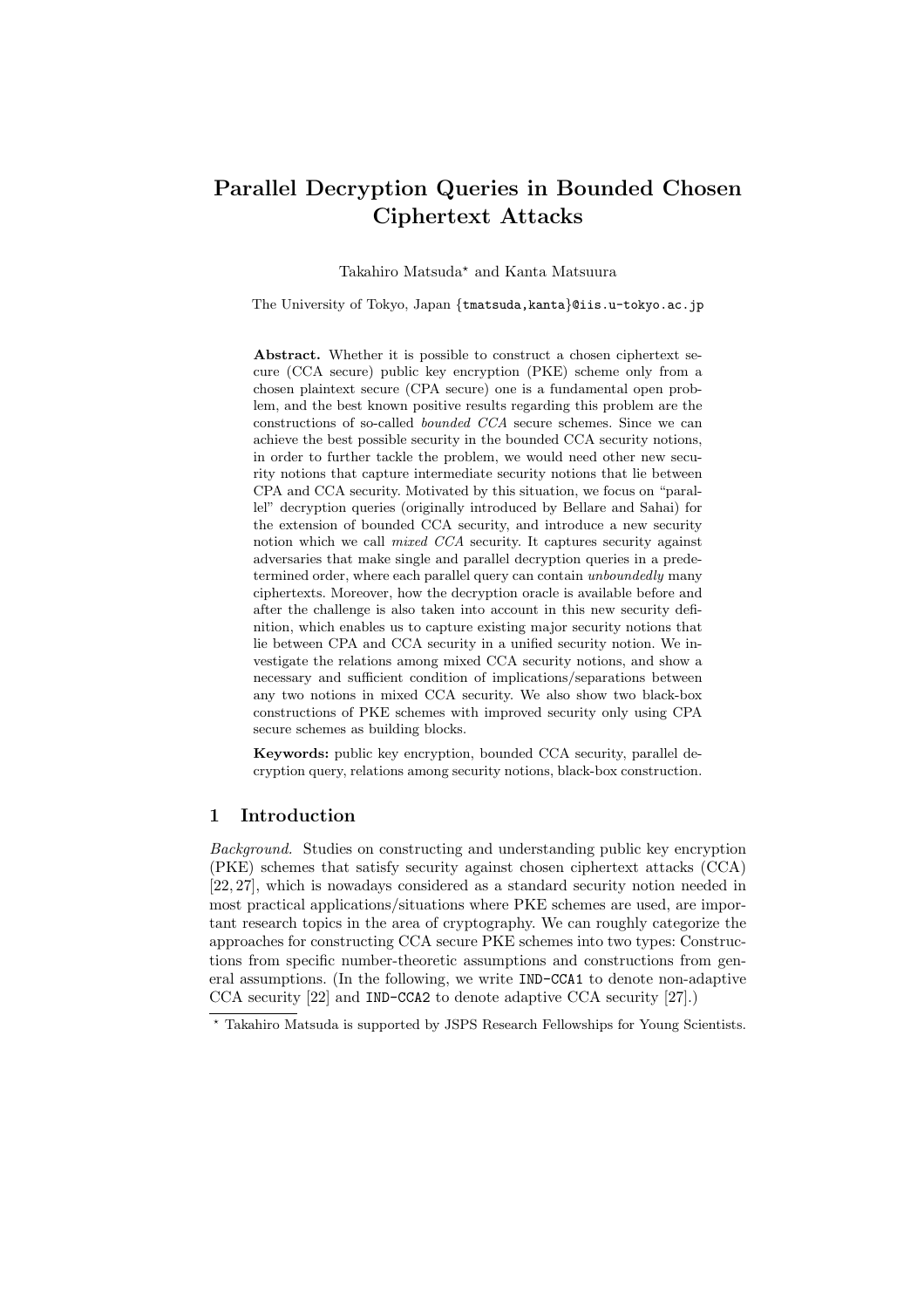The approaches of the first type have been successful so far from both theoretical and practical points of view. After the first novel practical scheme based on the decisional Diffie-Hellman (DDH) assumption by Cramer and Shoup [10], many practical IND-CCA2 secure PKE schemes that pursue smaller ciphertext size and/or base security on weaker assumptions have been constructed so far, e.g. [20, 6, 17, 7, 14, 18, 15, 30].

The approaches of the second type have also been successful, mainly from a theoretical point of view. Especially, it is known that if there exists an (enhanced) trapdoor permutation, which is one of the most fundamental primitives, then we can construct an IND-CCA2 secure PKE schemes generically [22, 4, 11]. There are also several elegant generic constructions of IND-CCA2 secure PKE schemes from primitives with some "stronger" functionality and/or security, such as constructions from identity-based encryption [5], and from special types of injective trapdoor functions and trapdoor relations [25, 29, 19, 30].

However, one of the most fundamental problems still remains open: *Is it possible to generically construct a CCA (* IND-CCA1 or IND-CCA2*) secure PKE scheme from any semantically secure [13] (i.e.* IND-CPA *secure) one?*

So far, there are several negative and positive results related to this problem. Gertner et al. [12] showed that constructing an IND-CCA1 secure PKE scheme only from IND-CPA secure PKE schemes in a black-box manner is impossible, if the construction satisfies the property called *shielding*, where a PKE-to-PKE construction is said to be shielding if the decryption algorithm of the construction does not call the encryption algorithm of the building block PKE scheme.

Pass et al. [23] showed how to construct a PKE scheme that is non-malleable against chosen plaintext attacks (NM-CPA) from any IND-CPA secure PKE scheme. Their construction uses a certain class of NIZK proofs and was non-black-box.

Cramer et al. [9] introduced the notion of *bounded CCA* security which is defined in exactly the same way as ordinary IND-CCA2 security, except that the number of decryption oracle queries that an adversary can ask is bounded by some predetermined value (say,  $q$ ) that is known a priori (we denote this notion by  $q$ -CCA2). Then they showed that for any polynomial  $q$  it is possible to construct an IND-*q*-CCA2 secure PKE scheme from any IND-CPA secure one in a black-box and shielding manner. They furthermore showed that for any polynomial  $q$  it is possible to construct a PKE scheme that satisfies non-malleability against *q*-bounded CCA (NM-*q*-CCA2) in a non-black-box manner.

Recently, Choi et al. [8] showed the constructions of PKE schemes from any IND-CPA secure scheme both in a black-box and shielding manner. Their first construction achieves NM-CPA security, and their second construction, which is essentially the same as the first construction but needs larger parameters, can achieve NM-*q*-CCA2 security.

These previous results show that we can achieve the best possible security notion (NM-*q*-CCA2) in the bounded CCA framework. This suggests that in order to proceed from the current situation, we would need new security notions which are intermediate between CPA and CCA security in a different sense from bounded CCA security. The motivation of this paper is to introduce and study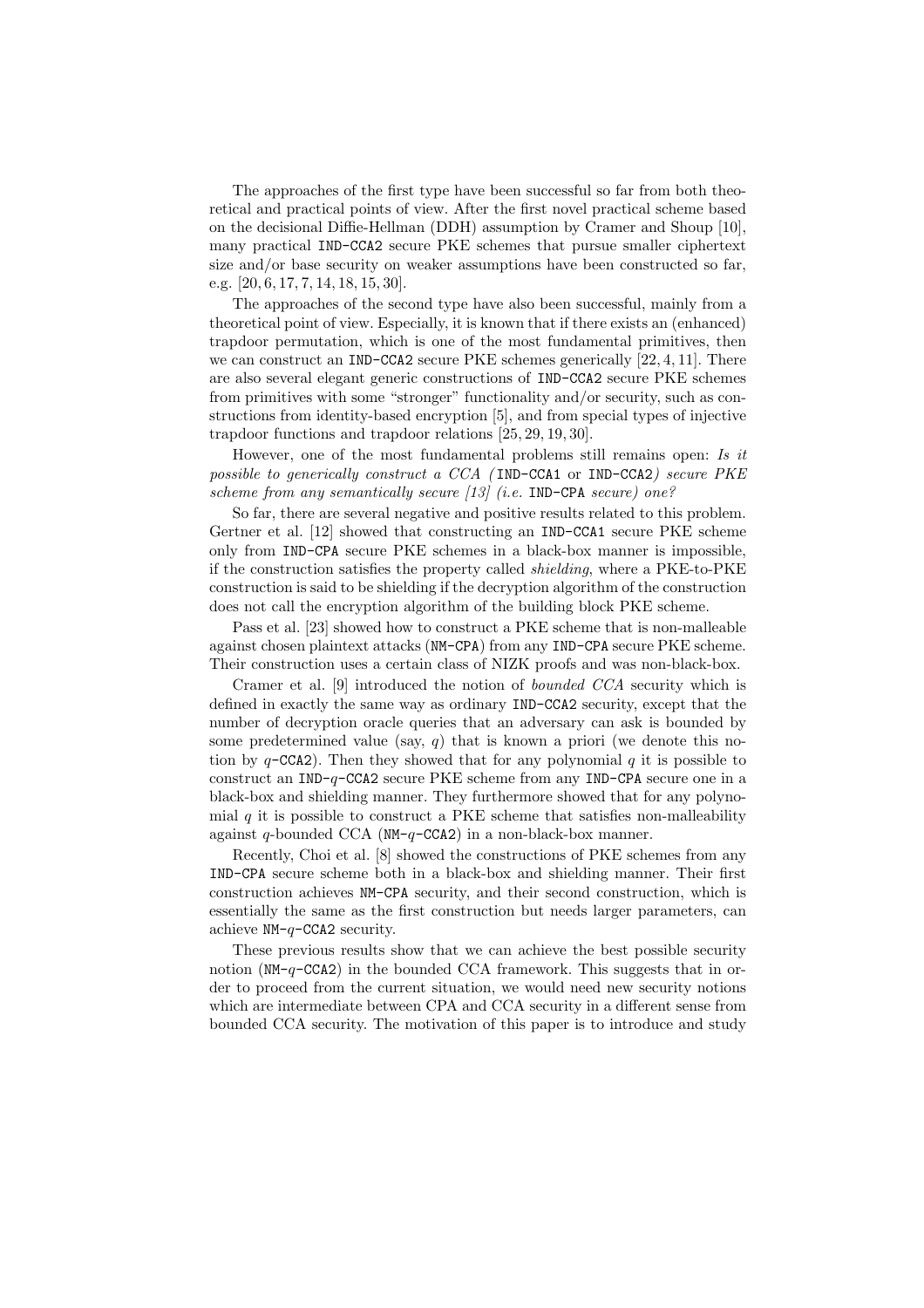such intermediate security notions as an extension of the bounded CCA security as a foundation for tackling the above fundamental problem.

*Extending Bounded CCA Security with Parallel Decryption Queries.* For the purpose mentioned above, we focus on and use the concept of the *parallel chosen ciphertext attacks* which is originally introduced by Bellare and Sahai [3] in the context of non-malleability [11] for PKE schemes, and consider *parallel* queries in the bounded CCA security framework. More specifically, as an extension of bounded CCA security, we introduce a new security notion, which we call *mixed CCA security*, that captures security against adversaries that make single (i.e. ordinary) decryption queries and parallel decryption queries in a predetermined order, where each parallel query can contain *unboundedly* many ciphertexts. (The name "mixed" is because we consider a mix of single and parallel queries.) Moreover, the difference among decryption queries that are only allowed to make before/after the challenge and those that are allowed to make both before and after the challenge (an adversary can decide "flexibly" how to issue queries as long as it follows the predetermined order of queries and types) is also taken into account in our definition, which enables us to capture existing major security notions that lie between CPA and CCA security, including slightly complex notions such as non-malleability against bounded CCA (NM-*q*-CCA2) that considers "stage-specific" decryption queries, in a unified security notion. As a natural and interesting special class of mixed CCA security, we also introduce the notion of *bounded parallel CCA* security. For more details, see Section 3. We believe that the mixed CCA security provides a theoretical foundation for discussion of the problem of whether constructing (unbounded) CCA secure PKE schemes from any CPA secure PKE schemes is possible or not, and for intermediate results towards the problem.

### **1.1 Our Contributions**

*Relations among Mixed CCA Security Notions.* We investigate the relations among mixed CCA security notions for PKE schemes and for key encapsulation mechanisms (KEMs) in Section 4. As one of the main results, we show necessary and sufficient conditions for implications/separations between any two notions in mixed CCA security. Interestingly and perhaps somewhat surprisingly, *the relations for PKE schemes differ depending on its plaintext space size*. More specifically, the relations among security notions for PKE schemes with superpolynomially large plaintext space size and those with polynomially bounded plaintext space size are different. Therefore, this difference suggests that when we consider the relations among security notions for PKE schemes, we have to be also careful about the plaintext space size, though seemingly unrelated. The relations for KEMs are the same as those of PKE schemes with polynomially bounded plaintext space size.

*Black-Box Feasibility Results from CPA-Security.* Using the notion of mixed CCA security, in Section 5, we show two new black-box constructions of PKE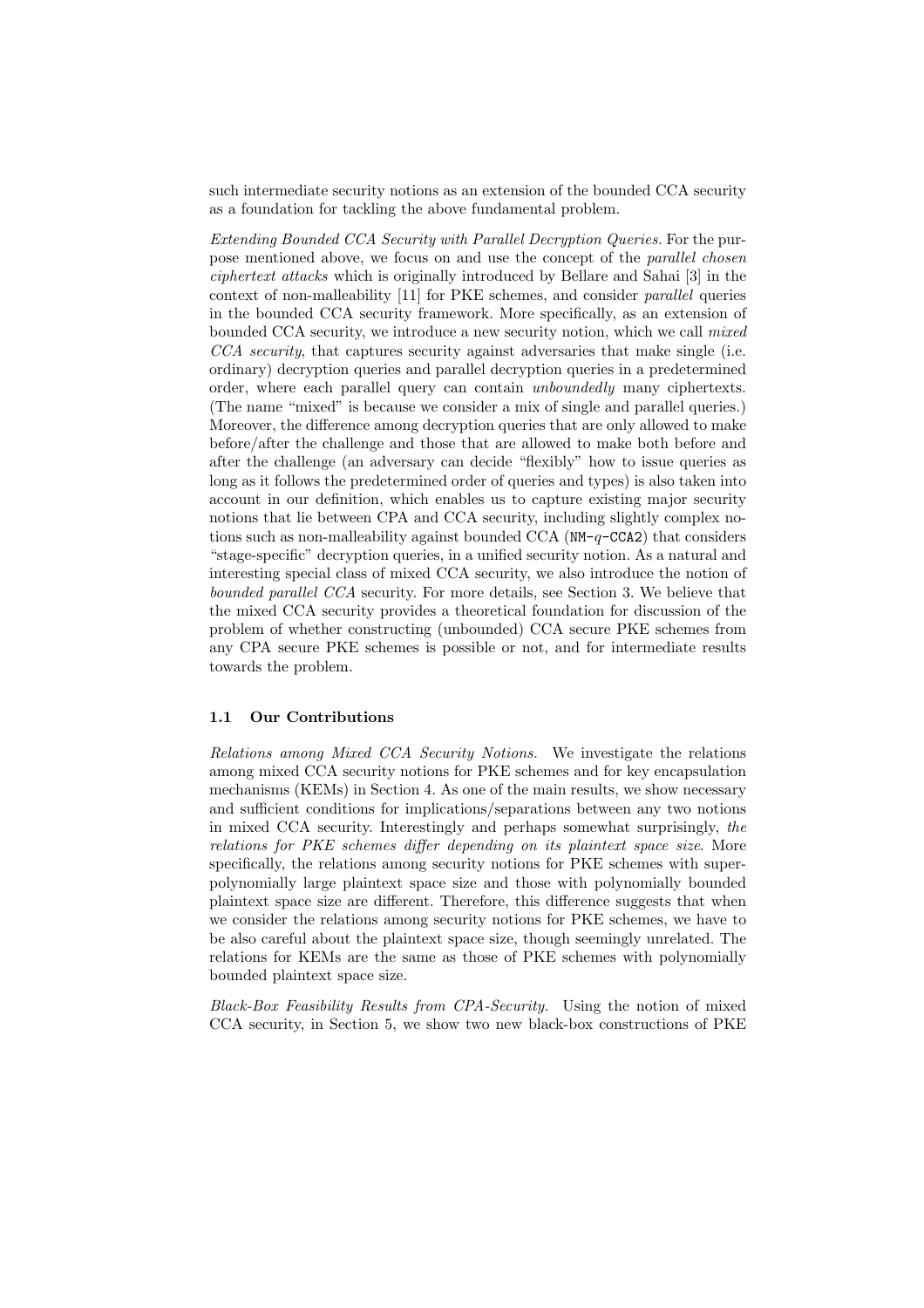schemes (which can encrypt plaintexts of polynomial length, and thus have exponentially large plaintext space size) from an IND-CPA secure PKE scheme. The first one is constructed based on the construction by Choi et al. [8] which is NM-*q*-CCA2 secure, and achieves slightly but strictly stronger security notion than  $NM-q$ -CCA2. Our approach for the first construction is to use the Choi et al. scheme as a KEM and combine it with an IND-CCA2 secure data encapsulation mechanism (DEM), and thus is a very simple extension. In order for this simple approach to work, we show some implication result for mixed CCA security of KEMs (and PKE schemes with polynomially bounded plaintext space size). The second one is constructed based on the above result and the construction of PKE scheme by Cramer et al. [9], and achieves yet another security notion which cannot be directly compared with the security notion achieved by our other constructions and with NM-*q*-CCA2 security.

As will be explained later, one of the important and interesting observations that our results suggests, combined with previously known results, is that *the difficulty of constructing an* IND-CCA1 *secure PKE scheme only from* IND-CPA *secure one lies not in whether the number of decryption results that an adversary can see is bounded or not, but in whether the number of the adversary's "adaptive" decryption queries is bounded*. To the best of our knowledge, this observation has not been explicitly stated before.

# **2 Preliminaries**

In this section, we review the basic notations and definitions of primitives used in this paper. Due to space limitation, the definitions for key encapsulation mechanism (KEM) and data encapsulation mechanism (DEM) are omitted and are provided in the full version. (They can also be found in [10, 16], for example.)

*Basic Notations.* If *q* is a natural number, then  $[q] = \{1, \ldots, q\}$ . " $x \leftarrow y$ " denotes that  $x$  is chosen uniformly at random from  $y$  if  $y$  is a finite set,  $x$  is output from *y* if *y* is a function or an algorithm, or *y* is assigned to *x* otherwise. " $|x|$ " denotes the size of the set if  $x$  is a finite set or bit length of  $x$  if  $x$  is an element of some set. "PPTA" denotes a *probabilistic polynomial time algorithm*. *A<sup>O</sup>* denotes an algorithm  $A$  with oracle access to  $O$ . Unless otherwise stated,  $k$  denotes the security parameter. A function  $f : \mathbb{N} \to [0,1]$  is said to be *negligible* if for any positive polynomial  $p(k)$  and for all sufficiently large k, we have  $f(k) < \frac{1}{p(k)}$ .

*Public Key Encryption.* A PKE scheme *Π* consists of the following three PPTAs (PKG*,* PEnc*,* PDec): A key generation algorithm PKG takes 1*<sup>k</sup>* (security parameter *k*) as input, and outputs a public/private key pair  $(pk, sk)$ ; An encryption algorithm PEnc takes *pk* and a plaintext  $m \in \mathcal{M}_{\Pi}$  (the plaintext space of *Π*) as input, and outputs a ciphertext *c*; A deterministic decryption algorithm PDec takes *sk* and *c* as input, and outputs a plaintext *m* (or a symbol *⊥* meaning "decryption error"). As a correctness requirement, we require  $PDec(sk, PEnc(pk, m)) = m$  for all  $(pk, sk)$  output from PKG and all  $m \in \mathcal{M}_H$ .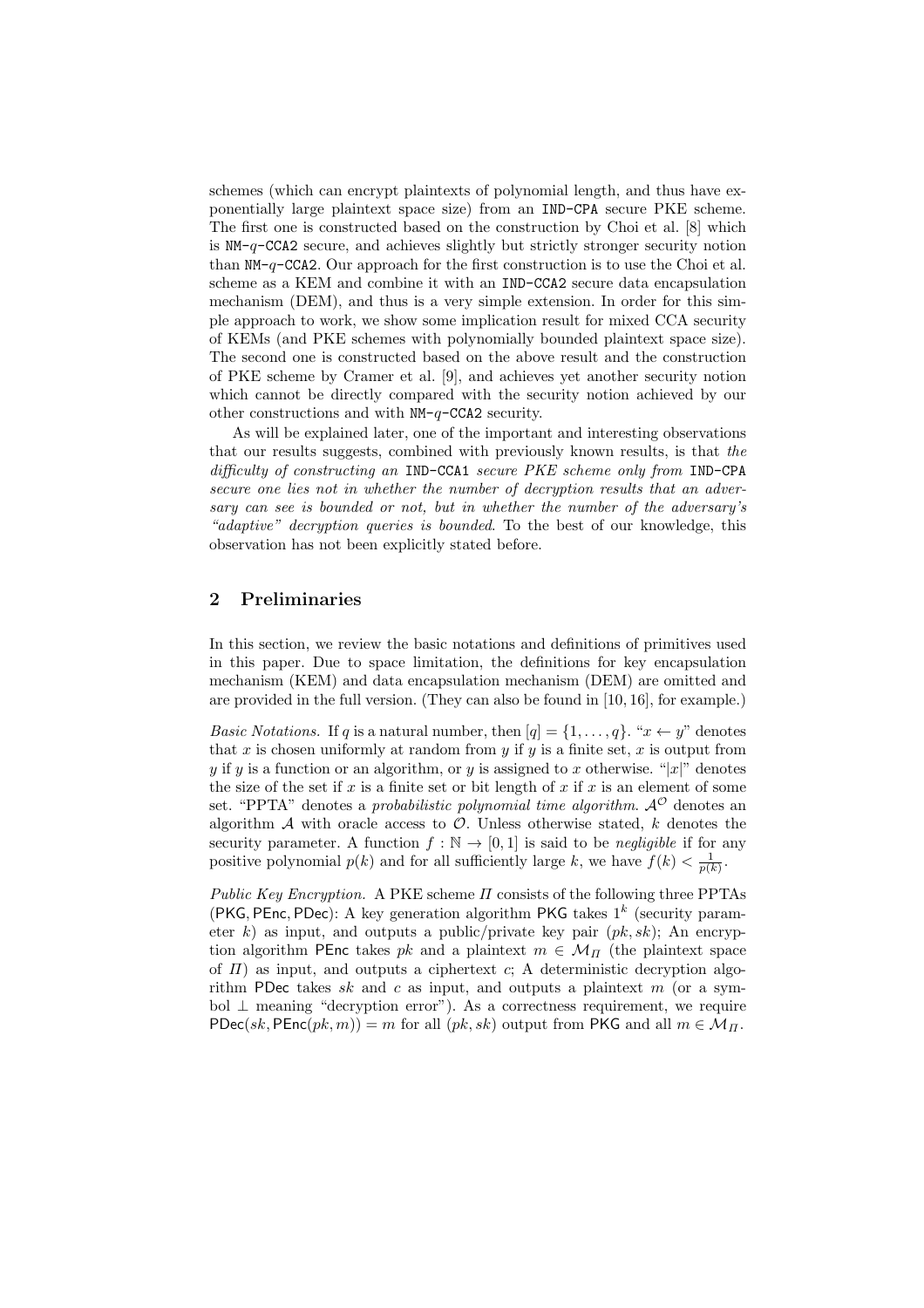*Conventional Security Notions.* The security notions for PKE schemes are expressed by a combination of a GOAL and an attack type (ATK) of an adversary. For conventional security notions for PKE schemes, we consider *indistinguishability* (IND) and *non-malleability* (NM) for security goals and *chosen plaintext attacks* (CPA), *non-adaptive chosen ciphertext attacks* (CCA1), *adaptive chosen ciphertext attacks* (CCA2), and *q-bounded chosen ciphertext attacks* (*q*-CCA2) [9] for attack types of an adversary. Non-malleability for PKE schemes we treat in this paper is the so-called *parallel chosen-ciphertext attack* based definition [3], which is equivalent to the indistinguishability based definition used in  $[23, 24]$ <sup>1</sup>. Since these conventional GOAL-ATK security notions can be expressed as special cases of *mixed CCA* security defined in Section 3, here we omit the definitions.

*Implications and Separations of Security Notions.* We will show several implications and separations of security notions, and thus we recall here. Though we write only the definition for PKE schemes, the same is defined for KEMs.

**Definition 1.** *Let* X *and* Y *be security notions for PKE schemes. We say that* X *security implies* Y *security if any* X *secure PKE scheme is also* Y *secure. We say that* X *security does not imply* Y *security if, under the assumption that* X *secure PKE schemes exist, there exists a PKE scheme which is* X *secure but is not* Y *secure. We say that* X *security and* Y *security are equivalent if we have implications for both directions (i.e. from* X *to* Y *and from* Y *to* X*).*

*Shielding Black-Box Constructions.* We briefly recall the definition of a shielding black-box construction of an X secure PKE scheme from a Y secure scheme. The notion of black-box constructions we mention in this paper is classified as *fullyblack-box* ones [28], but specified for PKE-to-PKE constructions. (for details, see [28]). The notion of the *shielding* constructions is from [12].

**Definition 2.** *Let* X *and* Y *be security notions for PKE schemes. We say that there exists a shielding black-box construction of an* X *secure PKE scheme from a* Y *secure one, if there exist oracle PPTAs Π* = (PKG*,* PEnc*,* PDec) *and B with the following properties. For all algorithms*  $\pi = (G, E, D)$  *and*  $A$  *(each algorithm*) *can be of arbitrary complexity), the following two conditions are satisfied:*

**(Correctness:)** *If π* = (G*,* E*,* D) *satisfies correctness as a PKE scheme, so does*  $\Pi^{\mathsf{G},\mathsf{E},\mathsf{D}} = (\mathsf{PKG}^{\mathsf{G},\mathsf{E},\mathsf{D}}, \mathsf{PEnc}^{\mathsf{G},\mathsf{E},\mathsf{D}}, \mathsf{PDec}^{\mathsf{G},\mathsf{D}}).$ 

 $(\textbf{Security:})$  *If A breaks* X *security of*  $\Pi^{\mathsf{G},\mathsf{E},\mathsf{D}} = (\textsf{PKG}^{\mathsf{G},\mathsf{E},\mathsf{D}}, \textsf{PEnc}^{\mathsf{G},\mathsf{E},\mathsf{D}}, \textsf{PDec}^{\mathsf{G},\mathsf{D}})$ *then*  $\mathcal{B}^{\mathcal{A},\mathsf{G},\mathsf{E},\mathsf{D}}$  *breaks* **Y** *security of*  $\pi$ *.* 

*(Note that* PDec *does not have access to* E*.)*

<sup>1</sup> Pass et al. [24] prove that *many-message* (indistinguishability-based) nonmalleability, which considers multiple challenge messages, and single-message nonmalleability, considered in this paper, are equivalent.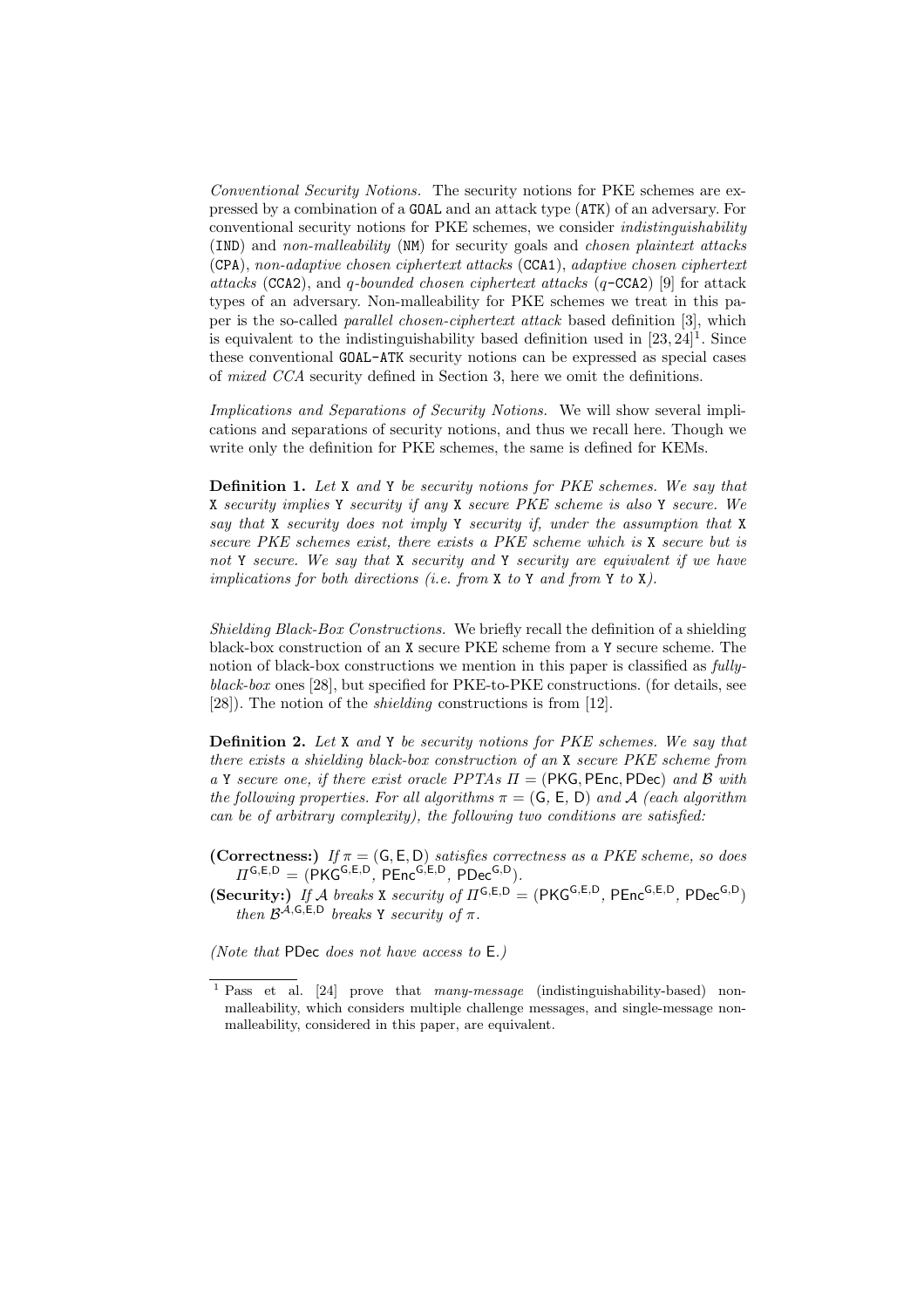## **3 Extending Bounded CCA: Mixed CCA Security**

In order to deal with and discuss existing security notions for PKE schemes and KEMs that lie between IND-CPA and IND-CCA2 security in a unified way, in this section we introduce an extension of conventional bounded CCA security [9], which we call security against *mixed chosen ciphertext attacks* (mixed CCA security), where the decryption oracle in the security experiment accepts both single decryption queries and *parallel* decryption queries in a predetermined order, and "how" the decryption oracle is available before/after the challenge is also taken into account.

*Preliminary Definitions.* We first formally define the notion of a parallel query to an oracle.

**Definition 3.** Let  $\mathcal{O}: \{0,1\}^* \to \{0,1\}^*$  be an oracle. A parallel query to  $\mathcal{O}$  is *a* vector  $\overrightarrow{x}$  = (*x*<sub>1</sub>*, x*<sub>2</sub>*, ...*) *of inputs for O, where the size of the vector*  $\overrightarrow{x}$  *is not predetermined, and a response to the parallel query*  $\vec{x}$  *is a vector of the output values*  $\overrightarrow{y} = (y_1, y_2, \dots)$  *where*  $y_i = \mathcal{O}(x_i)$  *for every*  $1 \leq i \leq |\overrightarrow{x}|$ *.* 

We stress that the number of inputs in each parallel query  $\vec{x}$  is unbounded and can be dependent only on an algorithm that uses the oracle.

To define mixed CCA security, we need to introduce several notations. The symbols "s" and "p" denote one *single query* and one *parallel query*, respectively. Let  $q \geq 0$  be an integer. " $s^{q}$ " and " $p^{q}$ " denote q single queries and q parallel queries, respectively. We define  $s^0 = p^0 = \emptyset$ .

If we write " $(\mathbf{s}^{q_1} \mathbf{p}^{q_2} \dots)$ " with some integers  $q_1, q_2, \dots \geq 0$ , then it denotes a *query sequence*. This query sequence will define how the decryption oracle in the mixed CCA experiment accepts the queries. For example,  $(s^2p^3)$  denotes two single decryption queries followed by three parallel decryption queries. We denote by "unbound" a special sequence that indicates "unboundedly" many single queries, i.e. unbound =  $s^{\infty}$ .

"*QS*" denotes a set consisting of all possible query sequences with the restriction that the total number of queries in each sequence is bounded to be polynomial (in the security parameter). We furthermore define *QS<sup>∗</sup>* = *QS ∪{*unbound*}*. We refer to queries following the query sequence  $\text{seq} \in \mathcal{QS}^*$  as "seq-queries".

If seq *∈ QS*, then we denote by "*|*seq*|*" the length of the query sequence. For example, if  $\text{seq} = (\mathsf{s}^2 \mathsf{p})$  then  $|\text{seq}| = 3$ . We define  $|\text{unbound}| = \infty$ .

We define a concatenation operation "*||*" for query sequences naturally. For example, if  $\textsf{seq}_1 = (\textsf{s}^2 \textsf{p})$  and  $\textsf{seq}_2 = (\textsf{p}^2 \textsf{s}^3)$ , then  $(\textsf{seq}_1 || \textsf{seq}_2) = (\textsf{s}^2 \textsf{pp}^2 \textsf{s}^3) =$  $(s^2p^3s^3)$ . For any seq  $\in \mathcal{QS}^*$ , we define  $(seq||\emptyset) = (\emptyset||seq) = seq$  and  $(seq||unbound) =$ (unbound*||*seq) = unbound.

#### **3.1 Definition of Mixed CCA Security**

Now we define mixed CCA security for a PKE scheme *Π* = (PKG*,* PEnc*,* PDec) as IND-ATK-like security parameterized by three query sequences B, F,  $A \in \mathcal{QS}^*$ ,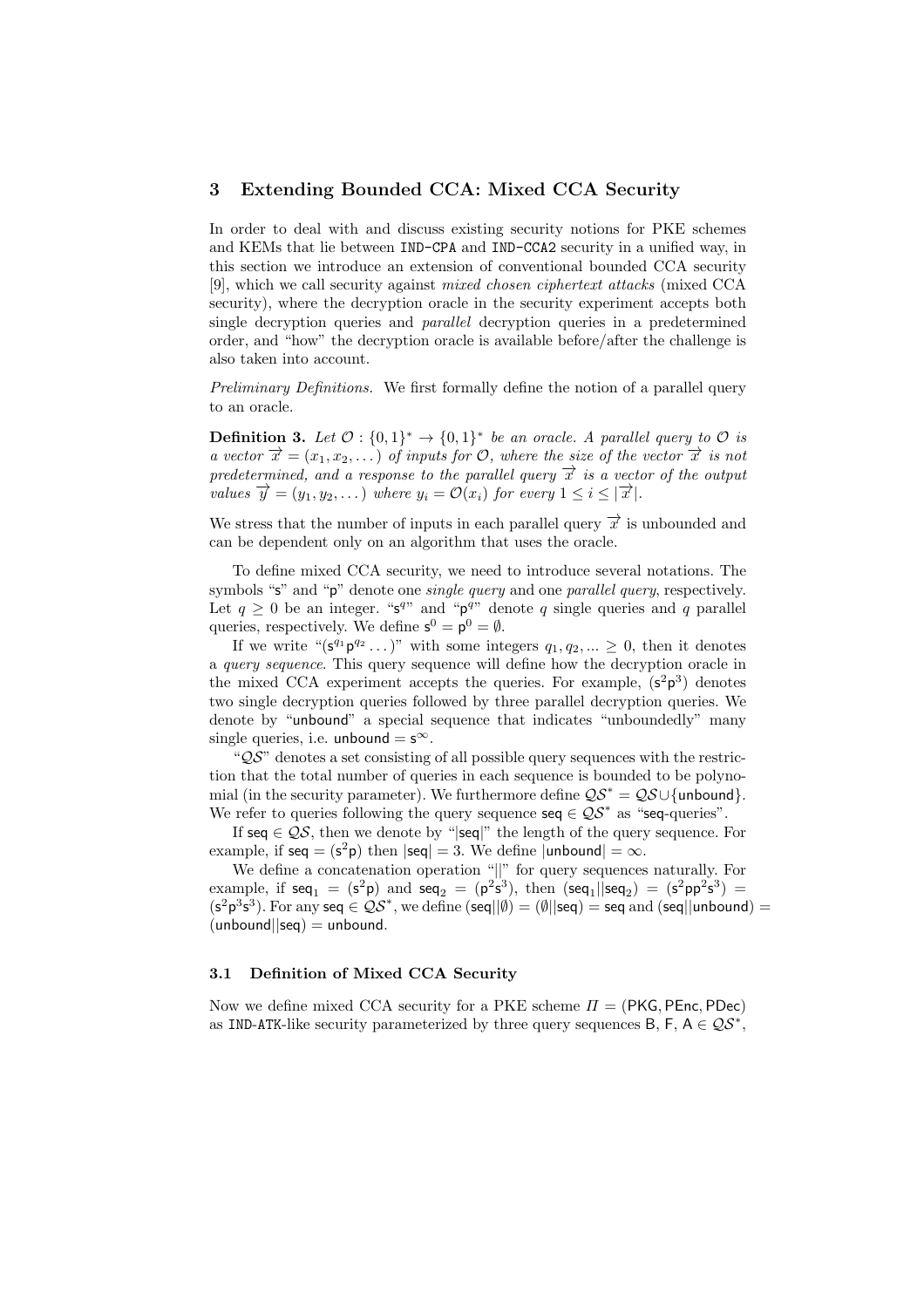denoted by *⟨*B : F : A*⟩*-mCCA security, via the *⟨*B : F : A*⟩*-mCCA experiment  $\textsf{Expt}_{II,A}^{\textsf{(B:F:A)}}$ <sup>-mCCA</sup>(*k*) that an adversary  $\mathcal{A} = (\mathcal{A}_1, \mathcal{A}_2)$  runs in:

$$
\mathsf{Expt}_{\Pi,\mathcal{A}}^{\langle\mathsf{B}:\mathsf{F}:\mathsf{A}\rangle-\mathsf{mCCA}}(k):[(pk, sk) \leftarrow \mathsf{PKG}(1^k); (m_0, m_1, \mathsf{st}) \leftarrow \mathcal{A}_1^{\mathcal{O}}(pk); b \leftarrow \{0, 1\};
$$
  

$$
c^* \leftarrow \mathsf{PEnc}(pk, m_b); b' \leftarrow \mathcal{A}_2^{\mathcal{O}}(c^*, \mathsf{st}) : \mathsf{If} \ b' = b \text{ then return 1 else return 0}]
$$

where  $\mathcal{O}(\cdot) = \text{PDec}(sk, \cdot)$  is a decryption oracle. However, how the decryption oracle is available is determined depending on the query sequences B*,* F*,* A in the following way:  $A_1$  can issue decryption queries following the sequence B, and after all B-queries are completed,  $A_1$  can further issue decryption queries following the sequence  $F$ . However,  $A_1$  need not complete all  $F$ -queries, and the ability to issue  $\mathsf{F}\text{-}$ queries can be "shared" with  $\mathcal{A}_2$ . That is, as long as the order, the types, and the number of queries are maintained, the  $\mathsf{F}\text{-}$ queries that  $\mathcal{A}_1$  has not been completed can be taken over by  $A_2$ .  $A_2$  can issue the remaining  $F$ queries that  $A_1$  has left for  $A_2$ , and after all F-queries are completed,  $A_2$  can further issue decryption queries following the sequence  $A<sup>2</sup>$  Moreover, as usual,  $A_2$ 's queries must not contain the challenge ciphertext  $c^*$ .

We refer to B, F, and A as "**B**efore-challenge" queries, "**F**lexible" queries (in the sense that  $A$  can "flexibly" decide how it issues queries before/after the challenge), and "**A**fter-challenge" queries, respectively. For notational convenience, if  $F = \emptyset$  then we write  $\langle B : A \rangle$ -mCCA, instead of  $\langle B : \emptyset : A \rangle$ -mCCA.

**Definition 4.** Let  $B, F, A \in \mathcal{QS}^*$ . We say that a PKE scheme  $\Pi$  is  $\langle B : F : G \rangle$  $A$  $\rangle$ -mCCA *secure if*  $Adv_{\Pi,A}^{(B:F:A)-mCCA}(k) = |\Pr[\text{Expt}_{\Pi,A}^{(B:F:A)-mCCA}(k) = 1] - \frac{1}{2}|$  *is negligible for any PPTA A.*

We define mixed CCA security for KEMs in exactly the same way as above.

With the mixed CCA security notions, we can express all the security notions mentioned in Section 2. These are summarized in Table 1. As noted earlier, for non-malleability, we adopt the characterization using a parallel query by Bellare and Sahai [3]. (In the table, we also include the *bounded parallel CCA* security notions defined below.)

We remark that we can also define a parallel decryption query in mixed CCA security experiment (i.e. the *⟨*B : F : A*⟩*-mCCA experiment) so that the number of ciphertexts contained in each parallel query is also bounded to be some predetermined value (say, *t*). However, such security definition is implied by  $(|(B||F||A)| \cdot t)$ -Bounded CCA security, which is already achieved by the existing PKE schemes that are constructed only from IND-CPA secure schemes by the previous results [9, 8]. Therefore, we think that studying security with such limitation is less interesting than studying mixed CCA security defined in this section, and is not treated in this paper.

<sup>&</sup>lt;sup>2</sup> In other words, in the *(*B : F : A)-mCCA experiment,  $A_1$  can issue (B||F<sub>1</sub>)-queries, and  $A_2$  can issue  $(F_2||A)$ -queries, for any pair of query sequences  $(F_1, F_2)$  satisfying  $(F_1||F_2) = F$ , and how F is split into  $F_1$  and  $F_2$  can be decided adaptively by A in the experiment.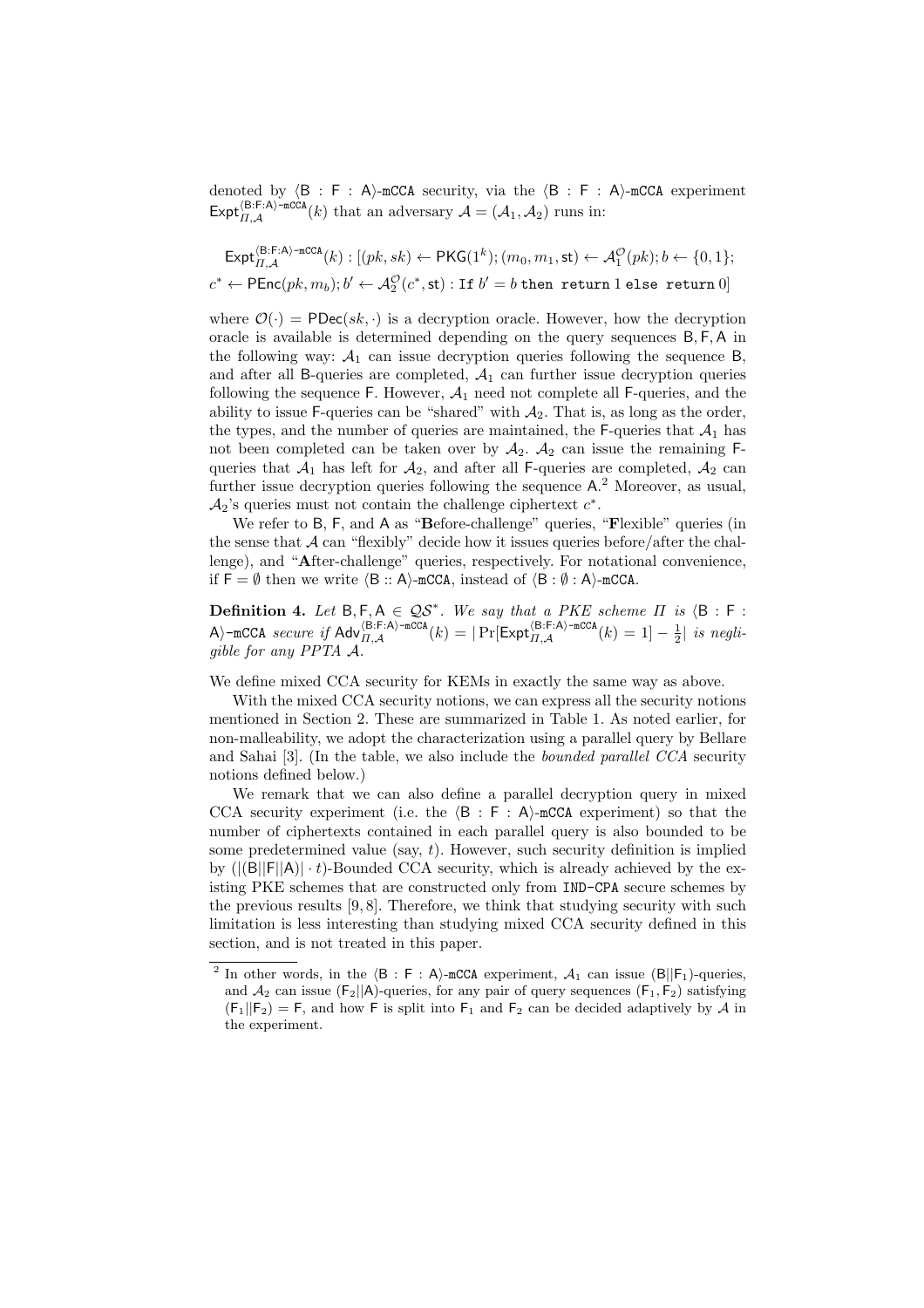|               | Existing Notions Notation in Mixed CCA Security               |
|---------------|---------------------------------------------------------------|
| IND-CPA       | $\langle \emptyset : : \emptyset \rangle$ -mCCA               |
| NM-CPA        | $\langle \emptyset : : \mathsf{p} \rangle$ -mCCA              |
| $IND-q-CCA2$  | $\langle \emptyset : s^q : \emptyset \rangle$ -mCCA           |
| $NM-q-CCA2$   | $\langle \emptyset : s^q : p \rangle$ -mCCA                   |
| $IND-q-pCCA1$ | $\langle p^q : : \emptyset \rangle$ -mCCA                     |
| $NM-q-pCCA1$  | $\overline{\langle p^q : p \rangle}$ -mCCA                    |
| $IND-q-pCCA2$ | $\langle \emptyset : \mathsf{p}^q : \emptyset \rangle$ -mCCA  |
| $NM-q-pCCA2$  | $\langle \emptyset : \mathsf{p}^q : \mathsf{p} \rangle$ -mCCA |
| IND-CCA1      | $\overline{\langle$ unbound :: Ø $\rangle$ -mCCA              |
| NM-CCA1       | $\langle$ unbound :: p $\rangle$ -mCCA                        |
| IND-CCA2      | $\langle$ unbound :: unbound $\rangle$ -mCCA                  |

**Table 1.** Compatibility with Existing Security Notions.

Previously to this paper, Phan and Pointcheval [26] defined a similar notion which they call  $(i, j)$ -IND security and  $(i, j)$ -NM security, which are equivalent to  $\langle s^i : s^j \rangle$ -mCCA security and  $\langle s^i : s^j p \rangle$ -mCCA security in our definition, respectively (for NM, we interpret it with parallel CCA-based characterization in [3]). They did not consider the "flexible" F-queries.

*Bounded Parallel CCA Security.* Here, we define a natural and interesting special class of mixed CCA security which we call *bounded parallel CCA* security. This captures security against adversaries whose decryption queries are always parallel, and is a natural extension from the original bounded CCA security [9].

Depending on how the decryption oracle is available for an adversary, we define pCCA1 and pCCA2 as natural analogue of CCA1 and CCA2, respectively. Moreover, as is similar to the existing security notions, we define indistinguishability (IND) and non-malleability (NM).

**Definition 5.** *Let*  $q > 0$  *be an integer. We say that a PKE scheme is* IND- $q$ -pCCA1 *(resp.* IND-*q*-pCCA2*,* NM-*q*-pCCA1*, and* NM-*q*-pCCA2*) secure if it is ⟨*p *q* :: *∅⟩*-mCCA  $(resp. \langle \emptyset : p^q : \emptyset \rangle$ -mCCA,  $\langle p^q : p \rangle$ -mCCA, and  $\langle \emptyset : p^q : p \rangle$ -mCCA) secure.

We define the bounded parallel CCA security notions for KEMs in the same way.

### **3.2 General Properties of Mixed CCA Security**

Here, we show two general implication results about the mixed CCA security notions. (In this section, we always assume  $B, F, A \in \mathcal{QS}^*$ , and do not write it explicitly.)

Firstly, by noticing the property of the "flexible" queries F, we obtain the following.

**Theorem 1.** *For both PKE schemes and KEMs, ⟨*B : F : A*⟩*-mCCA *security and "the combination of all security notions of the form*  $\langle (B||F_1) : : (F_2||A) \rangle$ -mCCA *satisfying*  $(F_1||F_2) = F''$  *are equivalent.*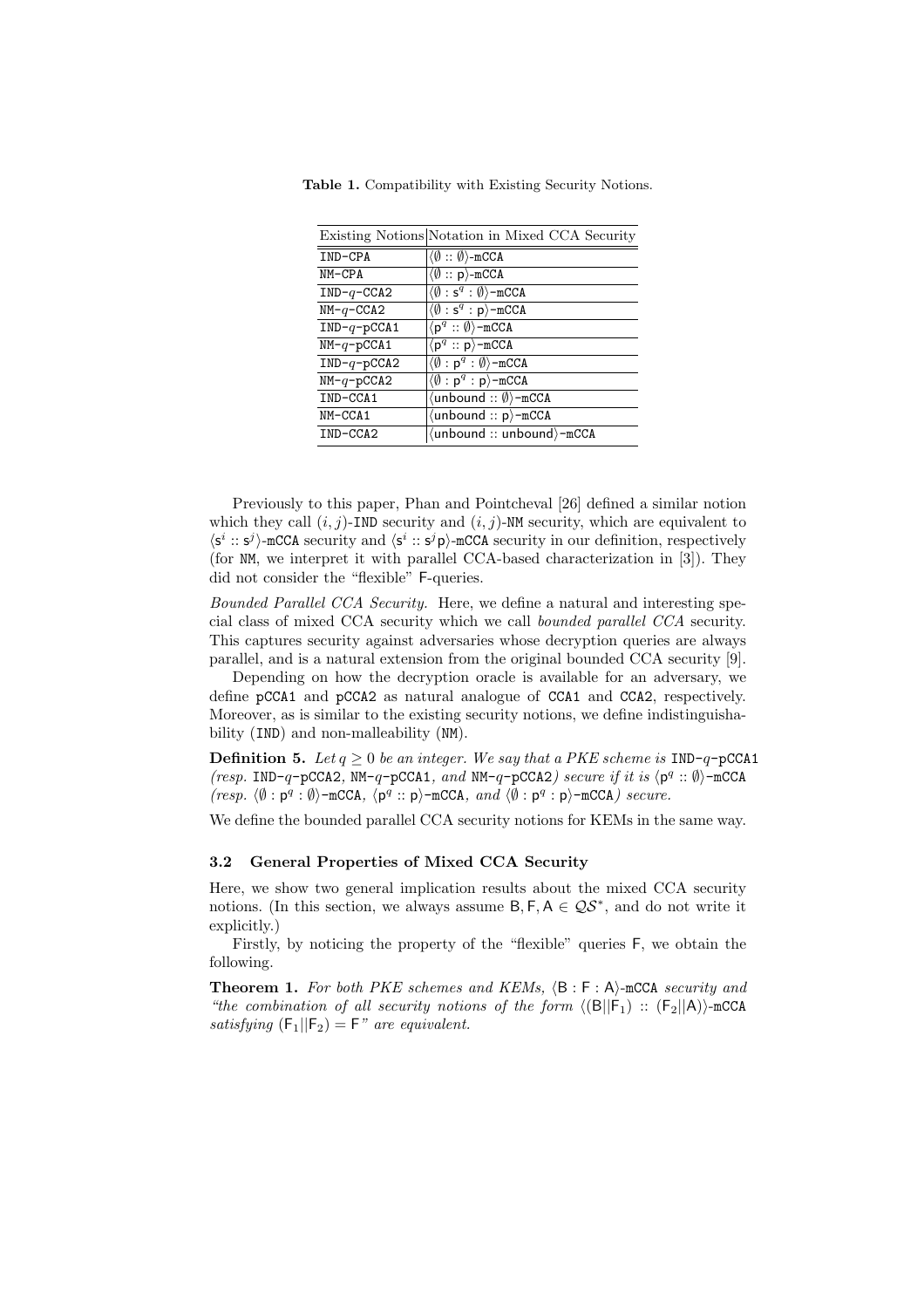The implication from the former to the latter is immediate by definition. Since the proof for the other direction is almost trivial, we omit the proof and only mention the intuition using the simplest case  $F = s$ . It is easy to see that  $\langle B :$ s : A)-mCCA adversary can be divided into two types: The first type that makes (B*||*s)-queries before the challenge, and A-queries after the challenge, and the second type that makes B-queries before, and (s*||*A)-queries after the challenge. Then, the experiment for the first type can be simulated by a *⟨*(B*||*s) :: A*⟩* mCCA adversary while that for the second type can be simulated by a *⟨*B ::  $(s||A)$ <sup> $\text{ImCCA}$ </sup> adversary. This is easily extended to any  $F \in \mathcal{QS}$  case. Note that if  $F =$  unbound, then the statement is again trivial because we can have  $F_1 =$  $F_2$  = unbound (since unbound = (unbound)|unbound)), and thus in this case *⟨*(B*||*F1) :: (F2*||*A)*⟩*-mCCA security is equivalent to *⟨*unbound :: unbound*⟩*-mCCA = IND-CCA2 security, which implies all the mixed CCA security notions.

Next, we show that for PKE schemes with polynomially bounded plaintext space size and for KEMs, the A-queries, which is intended to be only available after the challenge, can actually be issued "flexibly" without destroying security.

**Theorem 2.** *For PKE schemes with polynomially bounded plaintext space size and for KEMs, ⟨*B : F : A*⟩*-mCCA *security and ⟨*B : (F*||*A) : *∅⟩*-mCCA *security are equivalent.*

The implication from the latter notion to the former is immediate by definition. The proof for the other direction is given in the full version. Very roughly, showing the implication from the former notion to the latter is possible because the challenge ciphertext can be made "in advance" for PKE schemes with polynomially bounded plaintext space size and for KEMs. (In particular, for the PKE case, since the plaintext space size is polynomially bounded, the adversary's two challenge plaintexts can be guessed correctly with probability 1*/poly*(*k*).) Therefore, we can construct a reduction algorithm *B* that can successfully attack *⟨*B : F : A*⟩*-mCCA security using a successful *⟨*B : (F*||*A) : *∅⟩*-mCCA adversary *A*. Actually, in showing the proof, we have to be careful about the situation in which some of *A*'s flexible decryption queries (i.e. (F*||*A)-queries) issued by *A* before "*A*'s" challenge contains *B*'s challenge ciphertext (which will be later used as  $A$ 's challenge). However, the statistical property of PKE schemes and KEMs called *smoothness*, formalized in [2], guarantees that the probability of such a problematic situation occurring is negligible. For more details, we refer the reader to the full version.

# **4 Relations among Mixed CCA Security Notions**

Due to its stage-specific queries and the difference between single and parallel queries, given two mixed CCA security notions, it is not always easy to tell if one notion implies the other. Therefore, a natural and yet non-trivial question is: *given two mixed CCA security notions*  $\langle B : F : A \rangle$ -mCCA *and*  $\langle B : F : A \rangle$ -mCCA, *under what conditions on*  $B$ ,  $F$ ,  $A$ ,  $\widetilde{B}$ ,  $\widetilde{F}$ ,  $\widetilde{A}$  *are there implications/separations?*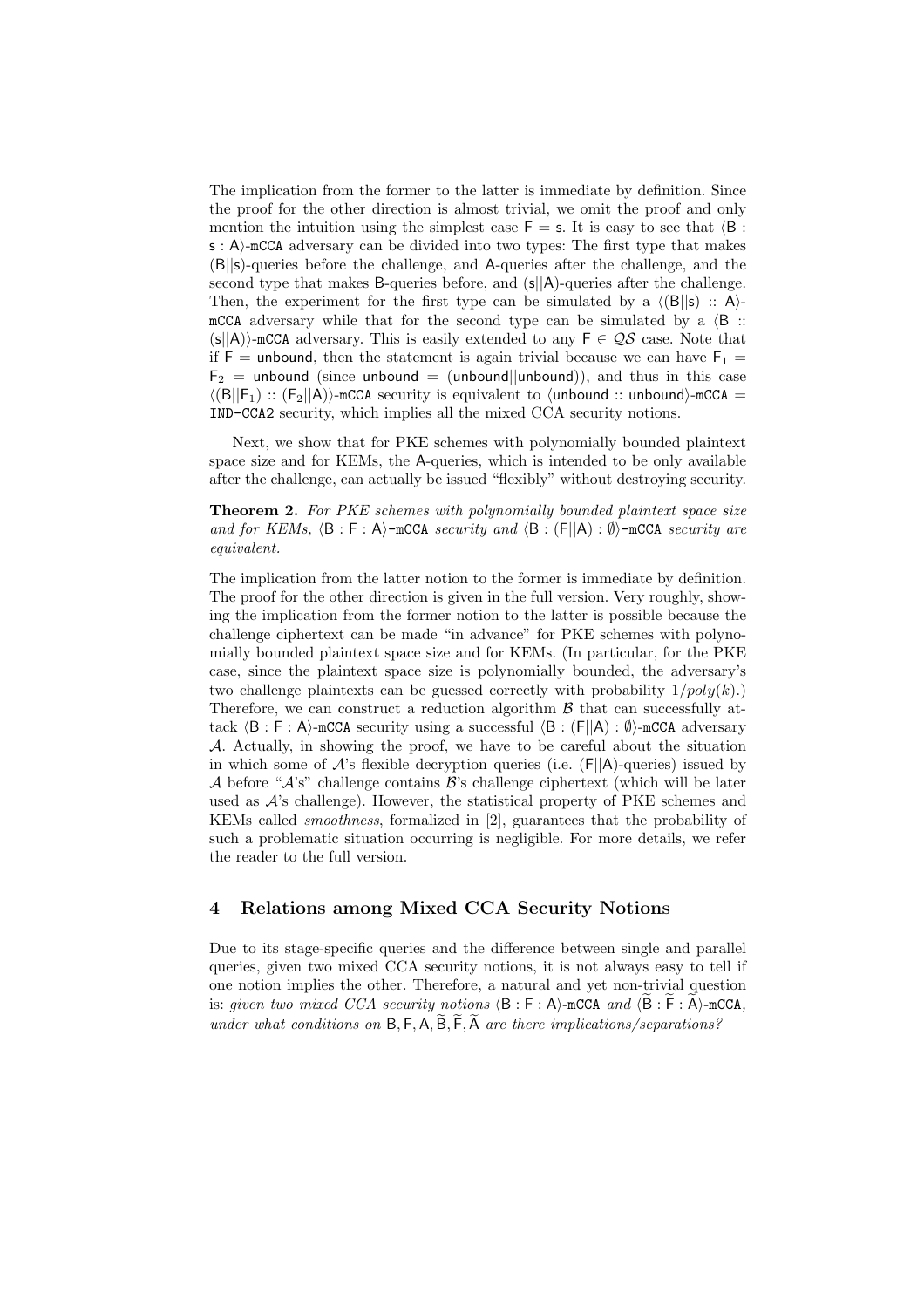In this section, we fully answer this question and show a necessary and sufficient condition for implications/separations between any two mixed CCA security notions. Interestingly, it turns out that *for PKE schemes, the relations among security notions are different depending on its plaintext space size*. The relations among mixed CCA security notions for PKE schemes with polynomially bounded plaintext space size and those for KEMs are always the same.

The rest of this section is organized as follows: In Section 4.1 we introduce a relation over query sequences which plays a key role for our results. Then in Sections 4.2 and 4.3 we show separation results and implication results, respectively. Finally in Section 4.4, we summarize the results by showing the necessary and sufficient conditions. For notational convenience, throughout this section we always assume  $B, F, A, B, F, A \in \mathcal{QS}^*$ . Due to space limitation, most of the proofs in this section are omitted and are given in the full version, and for theorems whose proofs are omitted, we provide some ideas for the proofs.

#### **4.1 "is-Simulatable-by" Relation for Query Sequences**

We first introduce the following relation over symbols.

**Definition 6.** We define a partial order " $\subseteq_1$ " over symbols  $\{s, p\}$  by  $s \subseteq_1 s$ ,  $s \subseteq_1 p$ *, and*  $p \subseteq_1 p$ *.* 

Intuitively, the meaning of "*⊆*1" is that the former type oracle query "is-simulatableby" the latter type of oracle query. The subscript "1" of "*⊆*1" denotes that it is a relation for one symbol, and it should not be mixed up with the relation for query sequences below (although the meaning is essentially the same).

Now, we extend the "is-simulatable-by" relation to query sequences:

**Definition 7.** Let seq, seq ∈ QS<sup>*∗*</sup>. We define a binary relation "⊆<sub>qs</sub>" over QS<sup>\*</sup> as follows. " $\widetilde{\epsilon}$  $\in$   $\zeta$ <sub>qs</sub> seq" if and only if one of the following is satisfied:

- $-$  seq = unbound *or* seq =  $\emptyset$
- $\mathcal{L} = \mathsf{seq} = (a_1 \dots a_m), \widetilde{\mathsf{seq}} = (b_1 \dots b_n) \in \mathcal{QS} \setminus \{\emptyset\}$  *where*  $a_i, b_j \in \{\mathsf{s}, \mathsf{p}\}$  *for each*  $\mathcal{L} = \{a_1, a_2, \dots, a_m\}$  $i \in [m], j \in [n]$ , and there exists a strictly increasing function  $f : [n] \to [m]$ *such that*  $b_j \subseteq a_{f(j)}$  *holds for all*  $j \in [n]$ *.*

*If* seq and  $\widetilde{\text{seq}}$  *do not satisfy the above, we write "* $\widetilde{\text{seq}}$   $\mathcal{Z}_{qs}$  seq".

The subscript "qs" of *⊆qs* stands for *query sequence*. It is easy to see that the above relation " $\subseteq_{qs}$ " is a natural extension from  $\subseteq_1$ . Suppose seq  $\subseteq_{qs}$  seq. Consider two PPTA adversaries *A* and *B* attacking a same PKE scheme, where *A* makes seq-queries and *B* makes seq-queries, and a situation in which  $\mathcal A$  simulates the experiment for *B*. If  $\widetilde{\epsilon e}$  =  $\emptyset$ , then *B* makes no query. If seq = unbound, then  $A$  can use unbounded oracle access, and thus  $B$ 's decryption oracle can be simulated. Otherwise, (i.e. seq,  $\widetilde{\text{seq}} \in \mathcal{QS}\backslash\{\emptyset\}$ ), then *i*-th query from *B* can be simulated by  $\mathcal{A}$ 's  $f(i)$ -th query (where f is a strictly increasing function guaranteed to exist by definition) for all  $i \in [n]$ .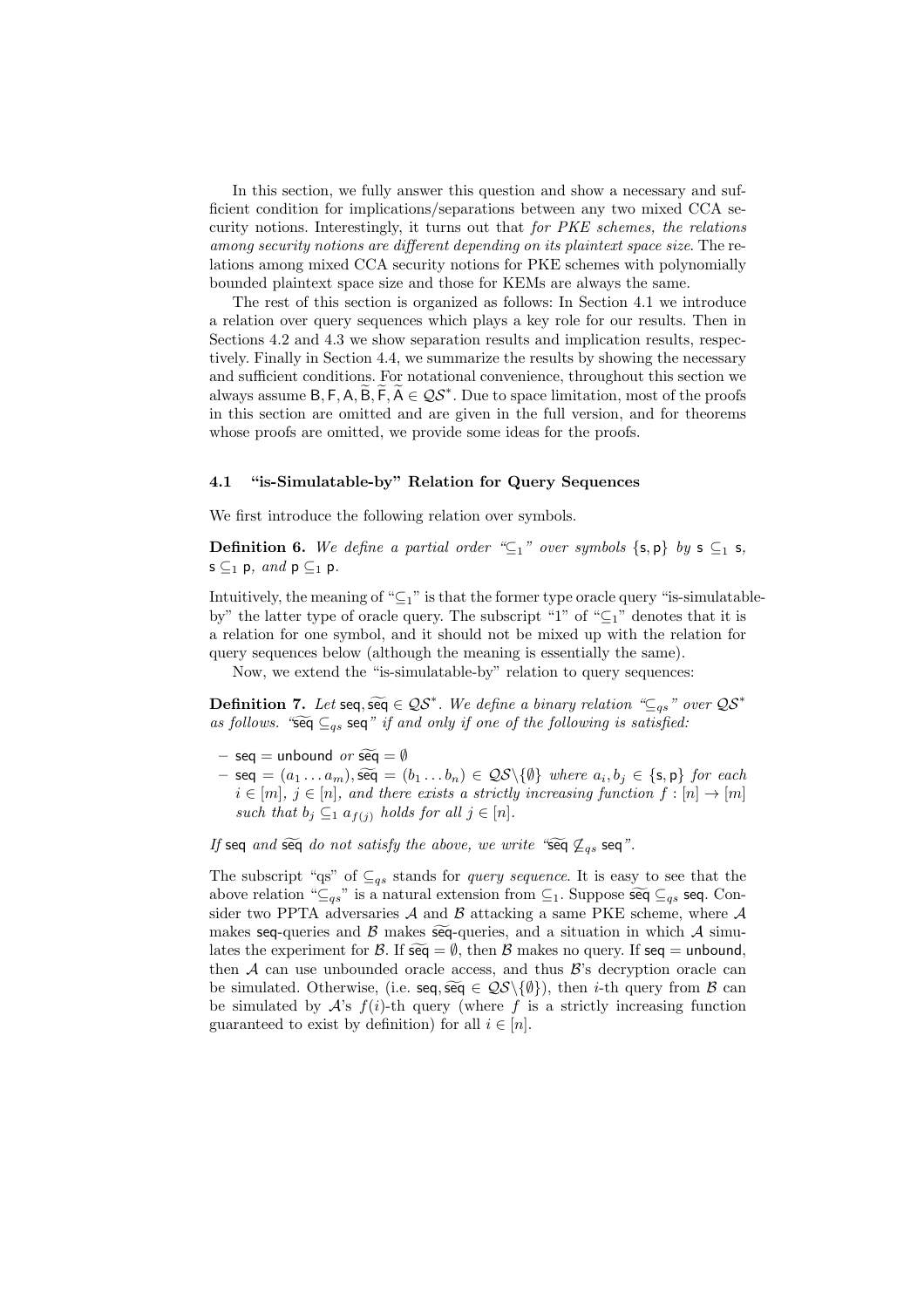Now, given two sequences seq,  $\widetilde{\text{seq}} \in \mathcal{QS}^*$  we can tell if  $\widetilde{\text{seq}} \subseteq_{qs}$  seq or  $\widetilde{\text{seq}} \not\subseteq_{qs}$ seq.<sup>3</sup> For example,  $(s^2p) \subseteq_{qs} (psps)$ ;  $(sp^2) \nsubseteq_{qs} (s^2ps^2)$ ;  $s^r \subseteq_{qs} s^q$  iff  $q \geq r$ .

#### **4.2 Separation Results**

A common approach for showing a separation of a security notion X from a security notion Y for PKE schemes is to construct a "separating" PKE scheme from a building block X-secure PKE scheme: the decryption algorithm of the separating scheme typically has some "backdoor" mechanism, which leads to some "critical information" *v* (e.g. secret key for the building block PKE scheme) for breaking Y security so that Y-adversary can, by using a decryption oracle, reach for *v* and break Y-security of the separating PKE scheme while an Xadversary cannot reach for *v* or simply *v* is useless for breaking X-security of the scheme. We also follow this approach.

*Useful Tool for Separation: Backdoor-Sequence Scheme.* In order for the above approach to work, what to use as the critical information and how to implement such backdoor mechanism are the main issues. We wish to implement a backdoor mechanism so that given two sequences seq,  $\widetilde{\epsilon} \in \mathcal{Q}S^*$ , if  $\widetilde{\epsilon} \widetilde{\epsilon} q \not\subseteq_{qs} \text{seq}, \frac{4}{5}$ , then an adversary making  $s\tilde{eq}$ -queries can finally reach for a critical information (and break some security of a separating PKE scheme) while an adversary making seq-queries cannot. This is indeed possible. We can implement such backdoor mechanism as a *sequence of backdoor information*  $(u_1, \ldots, u_{|\widetilde{\mathsf{seq}}|+1})$  and a *strategy for "how to release next backdoor information"*, based on seq,  $\widetilde{\text{seq}}$ , and the critical information *v*. Specifically, let  $\widetilde{\text{seq}} = (b_1 \dots b_n)$  such that  $b_i \in \{\text{s}, \text{p}\}\$  for  $i \in [n]$ .

- The sequence of backdoor information  $(u_1, \ldots, u_{n+1})$  is set up so that  $u_1 =$  $1^k$  (any publicly known value will do),  $u_2, \ldots, u_n$  are random values (which must be hard to guess), and  $u_{n+1}$  is the critical information *v*.
- **–** The strategy for "how to release next backdoor information", depending on  $\widetilde{\text{seq}} = (b_1 \dots b_n)$ , is set up so that: If  $b_i = \text{s}$ , this "release strategy" on input  $u_i$ outputs  $u_{i+1}$  directly; If  $b_i = \mathsf{p}$ , this "release strategy" on input  $u_i$  (together with some index *j*) outputs a (*j*-th) "secret-share" of  $u_{i+1}$ , so that if we collect the shares more than a threshold which is set to be a value greater than  $|\text{seq}|$ , we can reconstruct  $u_{i+1}$ .

(Intuitively, such a release strategy is implemented into a decryption algorithm of a separating PKE scheme so that if the decryption algorithm takes some special information indicating "backdoor mode" as input, the output of the release strategy is used instead of decrypting as a ciphertext.) Constructed as above, an adversary making  $\widetilde{\epsilon q}$ -queries to the release strategy can finally obtain  $u_{n+1} = v$ . In particular, if  $b_i = \mathbf{p}$  then an adversary can make a parallel query to the release

<sup>3</sup> Note that "*⊆qs*" forms a partial order over *QS<sup>∗</sup>* . However, it is not a total order. For example, we have both (sp)  $\mathcal{Z}_{qs}$  (ps) and (ps)  $\mathcal{Z}_{qs}$  (sp).

<sup>&</sup>lt;sup>4</sup> As we have seen in Section 4.1, if  $\widetilde{\textsf{seq}} \subseteqq q_s$  seq, then any information available for adversaries making  $\widetilde{\mathsf{seq}}$ -queries is also available for those making seq-queries.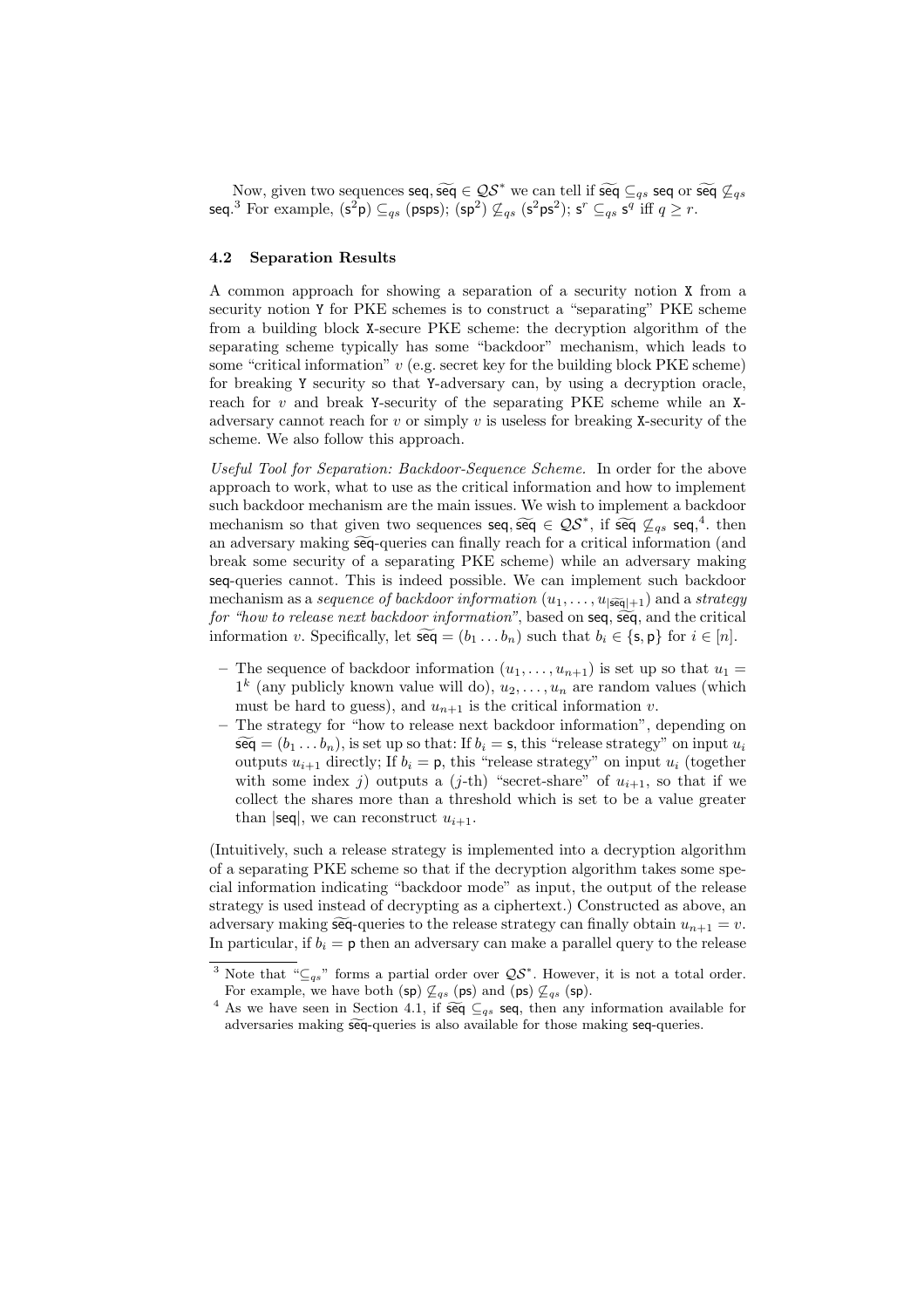strategy to obtain all the share of  $u_{i+1}$  at once, and thus can reconstruct  $u_{i+1}$ . It is actually possible to show that *if*  $\widetilde{\epsilon q} \nsubseteqq g_s$  seq, then no adversary who is *only allowed to make* seq-queries to the release strategy can reach for  $u_{n+1} = v$ , and thus we can make a difference in the information available for an adversary making seq-queries and that making seq-queries.

In order to make it easier to analyze PKE schemes used to show separations, in the full version we formalize this "backdoor mechanism" as a "stand alone" primitive. We call it a *backdoor-sequence scheme*, and use it as one of main building blocks for constructing the separating schemes that are used to establish the separations in the following paragraphs in this subsection.

*Separation by Total Query Sequence.*

**Theorem 3.** For both PKE schemes and  $KEMs$ , if  $(B||F||A) \nsubseteqq_s$   $(B||F||A)$ , then  $\langle$ B : F : A $\rangle$ -mCCA *security does not imply*  $\langle$ B : F : A $\rangle$ -mCCA *security*.

The idea for building the separating PKE scheme for showing Theorem 3 is straightforward. We use the secret key *sk* for the building block scheme of the separating PKE scheme as a critical information, and setup the backdoorsequence scheme appropriately. That is, a  $\langle B : F : A \rangle$ -mCCA adversary who can (in total) make  $(\tilde{\mathsf{B}}||\tilde{\mathsf{F}}||\tilde{\mathsf{A}})$ -queries can finally reach for *sk* and decrypt the challenge ciphertext. However, since  $(\tilde{\mathsf{B}}||\tilde{\mathsf{F}}||\tilde{\mathsf{A}}) \nsubseteq_{qs} (\mathsf{B}||\mathsf{F}||\mathsf{A})$ , the property of the backdoor-sequence scheme guarantees that a  $\overline{\langle B : F : A \rangle}$ -mCCA adversary who is only allowed to make (B*||*F*||*A)-queries in total cannot reach for it, and thus the separating PKE scheme remains *⟨*B : F : A*⟩*-mCCA secure. The same proof strategy works for the KEM case.

*Separation by After-challenge Queries.*

**Theorem 4.** For both PKE schemes and KEMs, if  $(\widetilde{F}||\widetilde{A}) \nsubseteq_{as} (F||A)$ , then  $\langle B :$  $F : A$ )-mCCA *security does not imply*  $\langle \widetilde{B} : \widetilde{F} : \widetilde{A} \rangle$ -mCCA *security.* 

For an explanation here, consider the extreme case: the separation of  $\langle \emptyset : \widetilde{A} \rangle$ mCCA security from  $\langle$ *unbound* :: A $\rangle$ -mCCA security under the condition  $\widetilde{A}$  ⊈<sub>*as*</sub> A. Note that a  $\langle$ unbound :: A $\rangle$ -mCCA adversary can make unbounded single queries before the challenge while a  $\langle \emptyset : \widetilde{A} \rangle$ -mCCA adversary can make no query. Therefore, the critical information for breaking  $\langle ∅$  :: A $\rangle$ -mCCA security must be something that is useful and available only after the challenge. We set the critical information to be the decryption result of a ciphertext (which can be a challenge ciphertext) that is input together with the backdoor information into the decryption algorithm of the separating scheme, and use a pseudorandom function *F* to realize the separating PKE scheme that has a "ciphertext-dependent" backdoor sequence. More specifically, a seed *K* for *F* is picked as a part of a secret key of the separating PKE scheme. The decryption algorithm of the separating scheme, on input a ciphertext *c* together with backdoor and some information that indicates "backdoor mode", derives a pseudorandom value  $R = F_K(c)$  and use this *R* as a randomness for deriving the sequence of backdoors, and then outputs a corresponding "next backdoor". Since the backdoor-sequence scheme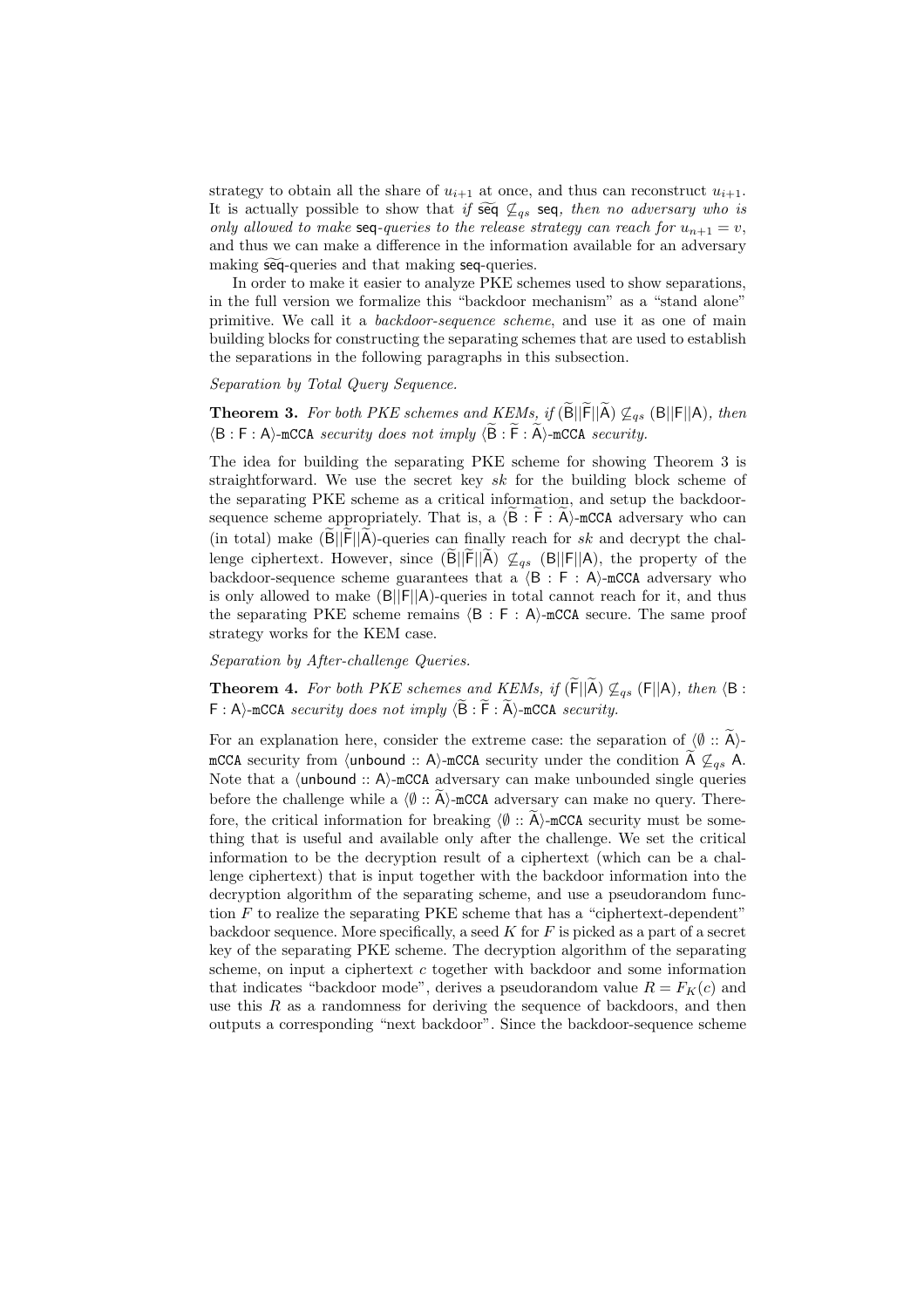is set up so that an adversary that can make A-queries can finally reach for the critical information (decryption of any ciphertext), a  $\langle \emptyset : A \rangle$ -mCCA adversary can finally reach for the decryption result of the challenge ciphertext by appropriately making decryption queries after the challenge. However, since A  $\mathcal{L}_{qs}$  A, the same does not apply to a *⟨*unbound :: A*⟩*-mCCA adversary that can make only A-queries after the challenge. Therefore, to break *⟨*unbound :: A*⟩*-mCCA security of the separating scheme, the adversary has to essentially break *⟨*unbound :: A*⟩* mCCA security of the building block scheme (unless it breaks security of the pseudorandom function or the backdoor-sequence scheme). Essentially the same proof strategy works for proving the KEM case. Using a pseudorandom function to set up "ciphertext-dependent" backdoor information was previously used in  $[1]$  to separate NM-CCA2 = IND-CCA2 security from NM-CCA1 security.

### *Separation by Before-challenge Queries.*

**Theorem 5.** *For PKE schemes with superpolynomially large plaintext space size, if*  $(|B||F) \nsubseteq_{as} (B||F)$ *, then*  $\langle B : F : A \rangle$ -mCCA *security does not imply*  $\langle B : F : A \rangle$ mCCA *security.*

Note that this theorem is only true for PKE schemes with superpolynomially large plaintext space size. For an explanation here, consider the extreme case: the separation of  $\langle B::\emptyset\rangle$ -mCCA security from  $\langle B::$  unbound $\rangle$ -mCCA security under the condition  $\overline{B} \not\subseteq_{as} \overline{B}$ . This time, the critical information for breaking  $\langle \overline{B} :: \emptyset \rangle$ mCCA security must be something that is useful only before the challenge, because B :: *Ø* $>$ -mCCA adversary can make no query after the challenge. We use a oneway function *f* to construct the separating PKE scheme so that it has "weak" plaintexts, which are not encrypted at all by the encryption algorithm of the separating PKE scheme. (Similar ideas are used in [26, 24, 2].) A public key of the separating PKE scheme contains  $V = f(m^*)$  for some random element *m<sup>∗</sup>* chosen from the plaintext space of the underlying PKE scheme, and weak plaintexts *m* are the ones satisfying  $f(m) = V$ . We set the critical information to be *m<sup>∗</sup>* itself, where the backdoor-sequence scheme will finally release *m<sup>∗</sup>* if B-queries are appropriately performed, and thus  $m^*$  can be used as one of two challenge plaintexts to break  $\langle \overline{B}$  ::  $\emptyset \rangle$ -mCCA security. However, since  $\overline{B} \not\subset_{as} B$ , the property of the backdoor-sequence scheme guarantees that a *⟨*B :: unbound*⟩* mCCA adversary cannot reach for *m<sup>∗</sup>* before the challenge (unless it break onewayness of  $f$ ). Moreover, the weak plaintext  $m^*$  is useless even if it is found after the challenge. Therefore, in order to break *⟨*B :: unbound*⟩*-mCCA security of the separating scheme, the adversary essentially has to attack *⟨*B :: unbound*⟩* mCCA security of the building block scheme.

#### **4.3 Implication Results**

A combination of Theorems 3, 4, and 5 shows that given two mixed CCA security notions  $\langle B : F : A \rangle$ -mCCA and  $\langle \overline{B} : F : A \rangle$ -mCCA, the latter notion is separated from the former if  $(\tilde{B}||\tilde{F}||\tilde{A}) \nsubseteqq_{gs} (B||F||A), (\tilde{B}||\tilde{F}) \nsubseteqq_{gs} (B||F), \text{ or } (\tilde{F}||\tilde{A}) \nsubseteqq_{gs} (F||A) \text{ holds}$ for PKE schemes with superpolynomially large plaintext space. We show that if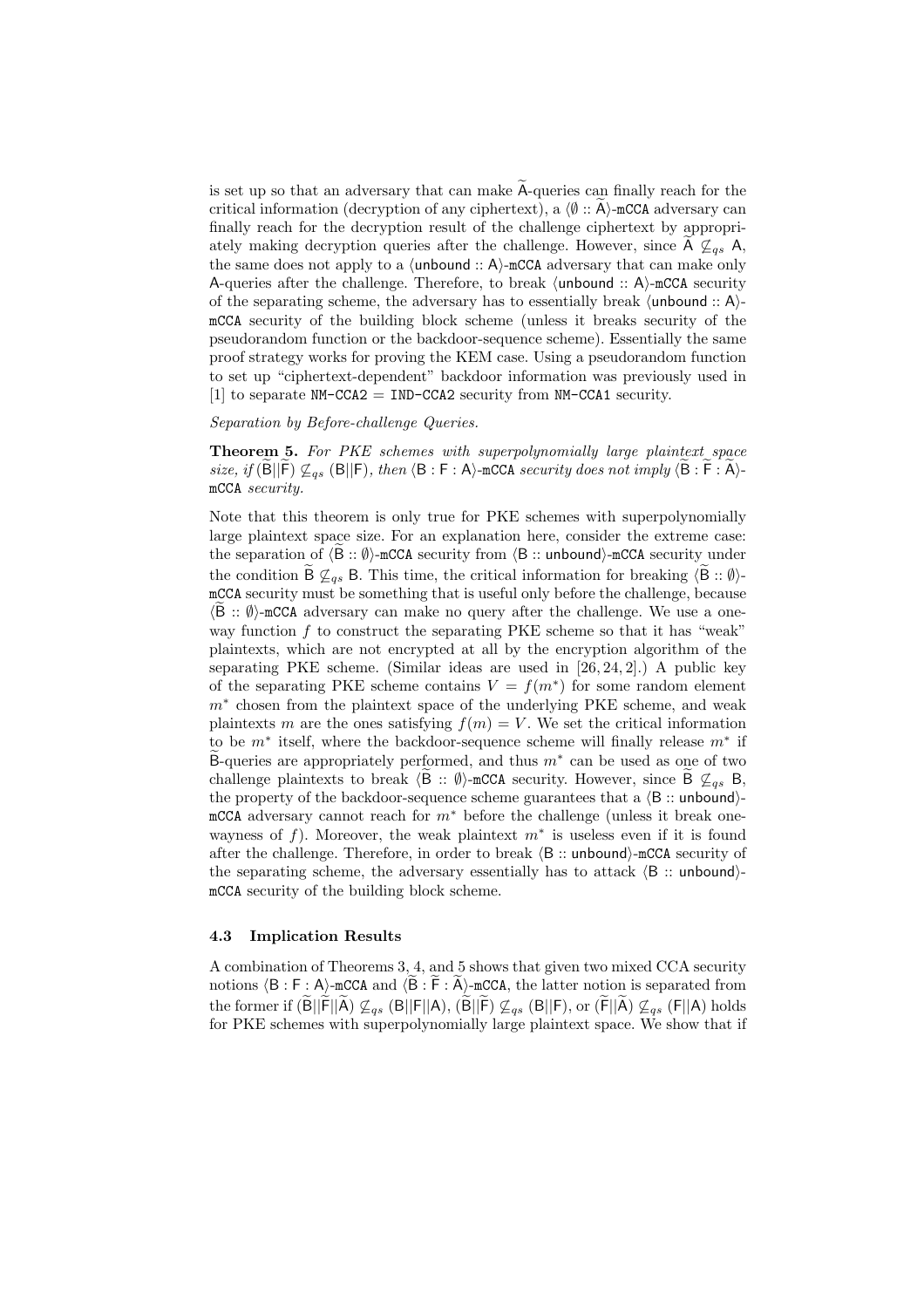none of the above conditions are satisfied, then we actually have an implication from the former notion to the latter, where this implication is also true for all PKE schemes and KEMs.

**Theorem 6.** For both PKE schemes and KEMs, if  $(\widetilde{B}||\widetilde{F}||\widetilde{A}) \subseteq_{qs} (B||F||A)$ ,  $(\widetilde{B}||\widetilde{F}) \subseteq_{qs} (\widetilde{B}||F)$ *, and*  $(\widetilde{F}||\widetilde{A}) \subseteq_{qs} (\widetilde{F}||A)$  *hold simultaneously, then*  $\langle B : F : A \rangle$  $mCCA$  *security implies*  $\langle \widetilde{B} : \widetilde{F} : \widetilde{A} \rangle$ -mCCA *security.* 

This theorem holds because it can be shown that if the three conditions regarding query sequences are satisfied, then whatever strategy regarding the "flexible" queries an  $\langle \tilde{B} : \tilde{F} : \tilde{A} \rangle$ -mCCA adversary may take, the  $\langle \tilde{B} : \tilde{F} : \tilde{A} \rangle$ -mCCA experiment can be perfectly simulated by an *⟨*B : F : A*⟩*-mCCA adversary.

Combining Theorem 6 with Theorem 2, we obtain the following corollary.

**Corollary 1.** *For PKE schemes with polynomially bounded plaintext space size and for KEMs, if*  $(\tilde{B}||\tilde{F}||\tilde{A}) \subseteq_{qs} (\tilde{B}||F||A)$  *and*  $(\tilde{F}||\tilde{A}) \subseteq_{qs} (\tilde{F}||A)$  *hold simultaneously, then*  $\langle B : F : A \rangle$ -mCCA *security implies*  $\langle \widetilde{B} : \widetilde{F} : \widetilde{A} \rangle$ -mCCA *security.* 

*Proof.* By Theorem 2, we know that for PKE schemes with polynomially bounded plaintext space size and for KEMs, *⟨*B : F : A*⟩*-mCCA security implies  $\langle \widetilde{B} : \widetilde{F} : \widetilde{A} \rangle$ *-mCCA security if and only if*  $\langle B : (F||A) : \emptyset \rangle$ *-mCCA security implies*  $\langle \widetilde{B} :$  $(F||A) : \emptyset$  mCCA security. Then, Theorem 6 tells us that the sufficient condition of the implication from the former notion to the latter is: " $(\tilde{\mathsf{B}}||(\tilde{\mathsf{F}}||\tilde{\mathsf{A}})||\emptyset) \subseteq_{as}$  $|\mathcal{B}| |(\mathsf{F}||\mathsf{A})||\emptyset$ ,  $(\widetilde{\mathsf{B}}||(\widetilde{\mathsf{F}}||\widetilde{\mathsf{A}})) \subseteq_{qs} (\mathsf{B}||(\mathsf{F}||\mathsf{A})),$  and  $((\widetilde{\mathsf{F}}||\widetilde{\mathsf{A}})||\emptyset) \subseteq_{qs} ((\mathsf{F}||\mathsf{A})||\emptyset)$  hold simultaneously." Simplifying this condition vields Corollary 1. simultaneously." Simplifying this condition yields Corollary 1. *⊓⊔*

#### **4.4 Necessary and Sufficient Conditions for Implication/Separation**

As a summarization of the results in this section, we show the following necessary and sufficient conditions for implication/separation among mixed CCA security.

**Theorem 7.** *For PKE schemes with superpolynomially large plaintext space size,*  $\langle B : F : A \rangle$ -mCCA *security implies*  $\langle \tilde{B} : \tilde{F} : \tilde{A} \rangle$ -mCCA *security if and only*  $if$  ( $\widetilde{B}$ || $\widetilde{F}$ || $\widetilde{A}$ )  $\subseteq$ <sub>*qs*</sub> (B|| $F$ || $A$ )*,* ( $\widetilde{B}$ || $\widetilde{F}$ )  $\subseteq$ <sub>*qs*</sub> ( $\widetilde{B}$ || $\widetilde{A}$ )  $\subseteq$ <sub>*qs*</sub> ( $F$ || $A$ ) *hold simultaneously.*

*Proof.* This follows from a combination of Theorems 3, 4, 5, and 6. □

**Theorem 8.** *For PKE schemes with polynomially bounded plaintext space size and for KEMs,*  $\langle B : F : A \rangle$ -mCCA *security implies*  $\langle B : F : A \rangle$ -mCCA *security if and only if*  $(\widetilde{B}||\widetilde{F}||\widetilde{A}) \subseteq_{qs} (B||F||A)$  *and*  $(\widetilde{F}||\widetilde{A}) \subseteq_{qs} (F||A)$  *hold simultaneously.* 

*Proof.* This follows from a combination of Theorems 3, 4, and Corollary 1. <del>□</del>

We believe the relations among security notions shown in this section are useful for future studies on PKE schemes and KEMs whose security notions can be expressed in mixed CCA security notions. For example, by utilizing the above theorems, we can fully establish the relations among bounded parallel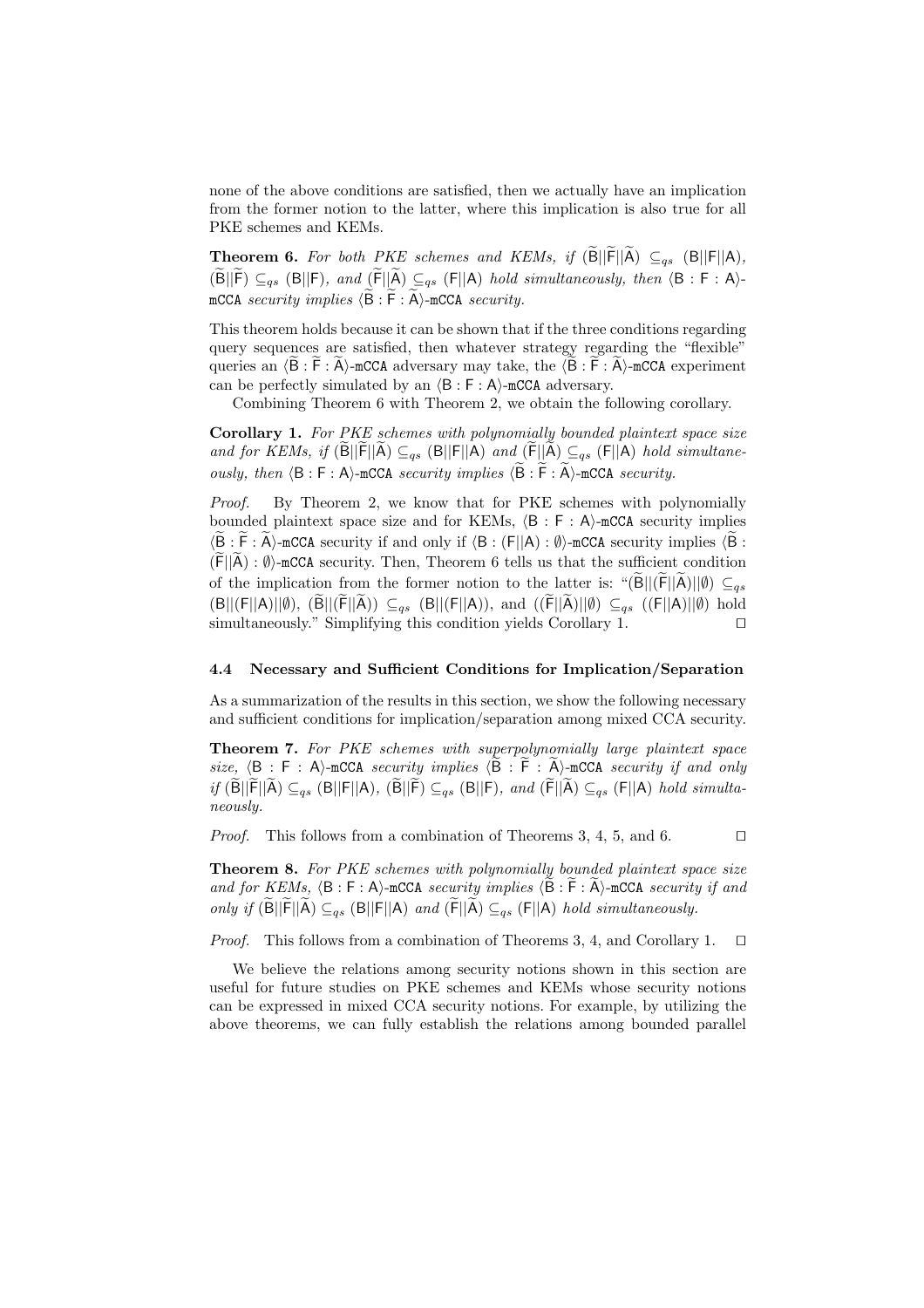CCA security and other existing security notions in Table 1. We also note that the previously established relations among security notions  $[1, 9, 16]$  can be reproved as corollaries from the above theorems.

*Importance of Plaintext Space Size in Relations among Security Notions for PKE Schemes.* As our results in this section have clarified, it is important to care about the size of the plaintext space size for relations among security notions for PKE schemes. Specifically, Theorems 7 and 8 tell us that given *⟨*B : F : A*⟩* mCCA and  $\langle \widetilde{B} : \widetilde{F} : \widetilde{A} \rangle$ -mCCA security notions, the implication/separation from the former notion to the latter notion differs if  $(\widetilde{B}||\widetilde{F}||\widetilde{A}) \subseteq_{gs} (B||F||A), (\widetilde{F}||\widetilde{A}) \subseteq_{gs}$  $(F||A)$ , and  $(\tilde{B}||\tilde{F}) \nsubseteq_{qs} (B||F)$  hold simultaneously.

## **5 Feasibility Results from** IND-CPA **Secure PKE Schemes**

By adopting the notion of mixed CCA security, in this section we show two blackbox constructions of PKE schemes, which can encrypt plaintexts of polynomial length (thus, exponentially large plaintext space), from IND-CPA secure schemes. The first result is the following.

**Theorem 9.** For any polynomial  $q \geq 0$ , there exists a shielding black-box con*struction of a ⟨∅* : s *<sup>q</sup>*p : *∅⟩*-mCCA *secure PKE scheme which can encrypt plaintexts of polynomial length from an* IND-CPA *secure PKE scheme.*

*Proof.* This theorem is proved by combining the existing results and Theorem 2 in Section 3.2. The following statement is due to the result by Choi et al. [8].

**Lemma 1.** *[8] For any polynomial*  $q \geq 0$ *, there exists a shielding black-box construction of an* NM-*q*-CCA2 *secure PKE scheme which can encrypt plaintexts of polynomial length from an* IND-CPA *secure PKE scheme.*

Recall that  $NM-q$ -CCA2 =  $\langle \emptyset : s^q : p \rangle$ -mCCA (see Table 1). Since any  $\langle B : s^q : s^q : p \rangle$ F : A*⟩*-mCCA secure PKE scheme can be trivially used as a KEM with the same security by encrypting a uniformly random string *K* and using it as a sessionkey, Lemma 1 implies that we can construct a  $\langle \emptyset : s^q : p \rangle$ -mCCA secure KEM (we call it the *CDMW KEM* ) from any IND-CPA secure PKE scheme in a black-box and shielding manner. Then, by Theorem 2 for KEMs, we can immediately say that the CDMW KEM is  $\langle \emptyset : s^q \mathsf{p} : \emptyset \rangle$ -mCCA secure. Finally, by combining the CDMW KEM with an IND-CCA2 secure DEM, we obtain the desired result. (It is implicit from the works by Cramer and Shoup [10] and by Herranz et al. [16] that if we combine a *⟨*B : F : A*⟩*-mCCA secure KEM and an IND-CCA2 secure DEM in a straightforward manner, we can obtain a  $\langle B : F : A \rangle$ -mCCA secure PKE scheme.) Note that we can construct an IND-CCA2 secure DEM even without any computational assumption (see e.g. [10, Section 7.2.2]). Moreover, the "shielding" and "black-box" properties are trivially preserved by our construction. This completes the proof of Theorem 9. *⊓⊔*

*⟨∅* : s *<sup>q</sup>*p : *∅⟩*-mCCA security implies NM-*q*-CCA2 = *⟨∅* : *s q* : p*⟩*-mCCA security by definition, while by Theorem 7 we know that for PKE schemes with superpolynomially large plaintext space size,  $\langle \emptyset : s^q : p \rangle$ -mCCA security does not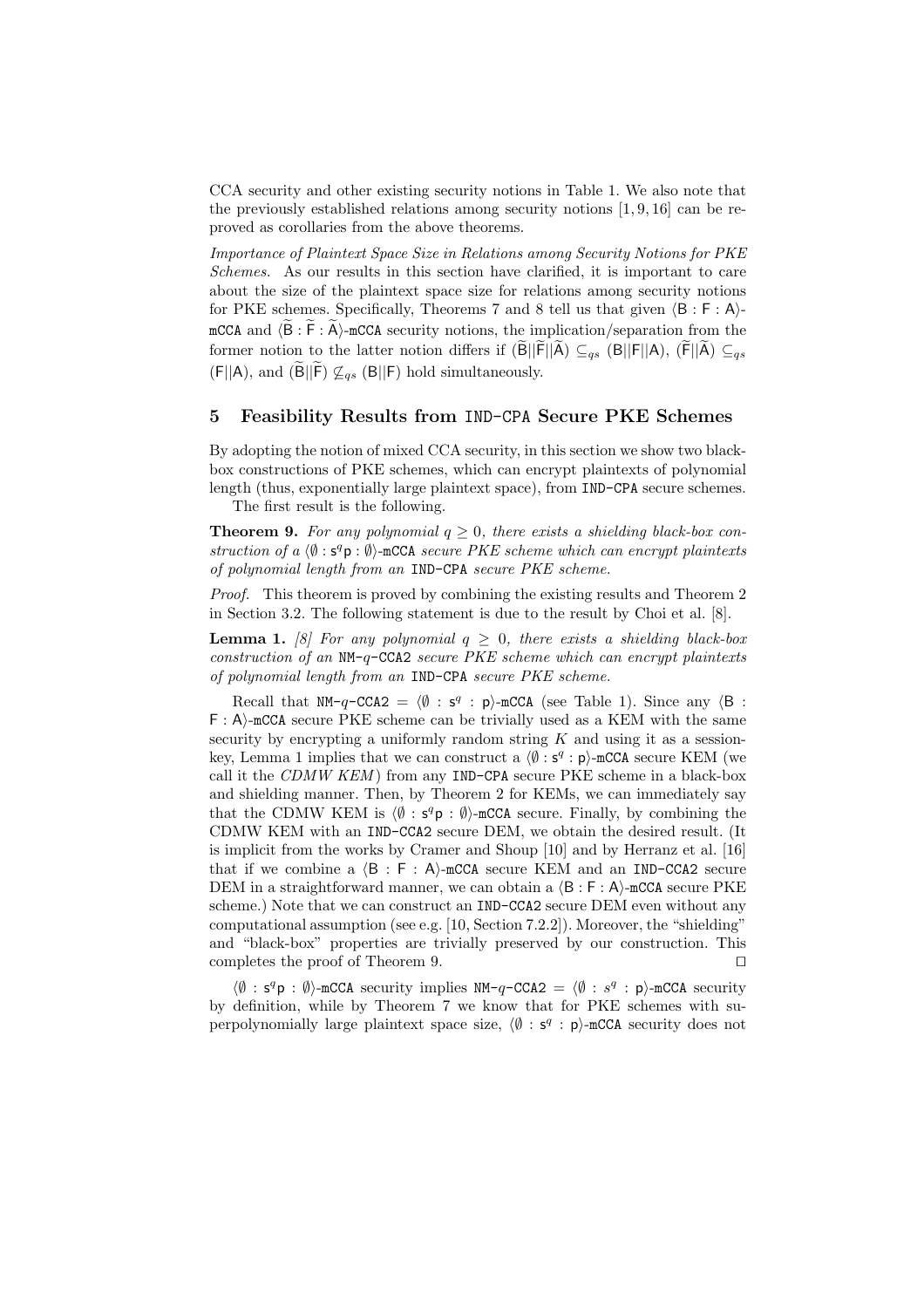imply *⟨∅* : s *<sup>q</sup>*p : *∅⟩*-mCCA security. Therefore, for these types of PKE schemes, *⟨∅* : s *<sup>q</sup>*p : *∅⟩*-mCCA security is strictly stronger than NM-*q*-CCA2 security.

We remark that Theorem 2 actually implies that the original CDMW PKE scheme [8] already achieves the shielding black-box construction of  $\langle \emptyset : s^q \mathsf{p} : \emptyset \rangle$ mCCA secure PKE schemes *if it is used with short plaintexts (so that the plaintext space size is bounded to be polynomial)*. However, the Choi et al. result itself does not imply Theorem 9, because it is not obvious how to construct  $\langle \emptyset : s^q \mathsf{p} : \emptyset \rangle$ mCCA secure PKE schemes which can encrypt plaintexts of polynomially length from PKE schemes that satisfies the same security but has only polynomially bounded plaintext space size, in a black-box and shielding manner<sup>5</sup>.

We also remark that the original CDMW PKE scheme [8] might be shown to be  $\langle \emptyset : s^q \rho : \emptyset \rangle$ -mCCA secure as it is for large plaintext space size, using the same assumptions used to show its NM-*q*-CCA2 security. However, our main purpose here is to show the improved feasibility rather than the concrete construction and efficiency, and thus we did not try proving directly that the CDMW PKE is *⟨∅* : s *<sup>q</sup>*p : *∅⟩*-mCCA secure.

Theorem 9 implies the following corollary.

**Corollary 2.** *There exists a shielding black-box construction of an* IND-1-pCCA2 *secure PKE scheme which can encrypt plaintexts of polynomial length from an* IND-CPA *secure PKE scheme.*

Our second result on black-box constructions is the following.

**Theorem 10.** For any polynomials  $q, q' \geq 0$ , there exists a shielding black-box *construction of a*  $\langle s^q p : s^{q'} : \emptyset \rangle$ -mCCA *secure PKE scheme which can encrypt plaintexts of polynomial length from an* IND-CPA *secure PKE scheme.*

*Proof.* To prove this theorem, we will use the following result which is implicit from  $[9, \text{ Lemma } 1]^6$ :

**Lemma 2.** *(Implicit from [9].) For any*  $B \in \mathcal{QS}^*$  *and any polynomial*  $q' \geq 0$ *, there exists a shielding black-box construction of a*  $\langle B : s^q' : \emptyset \rangle$ -mCCA *secure PKE scheme from a ⟨*B :: *∅⟩*-mCCA *secure PKE scheme.*

We call the construction by Cramer et al. [9] the *CHH+ PKE scheme*. Due to Theorem 9 above, for any polynomial  $q \geq 0$ , we can construct a  $\langle \emptyset : s^q \rho :$ *∅⟩*-mCCA secure PKE scheme, which is also *⟨*s *<sup>q</sup>*p :: *∅⟩*-mCCA secure, from any IND-CPA secure PKE scheme. Then, by using this PKE scheme as a building block of the CHH+ PKE scheme, due to Lemma 2, we have a PKE scheme which satisfies the claimed security. The CHH+ PKE construction is shielding

<sup>5</sup> Recently, Myers and Shelat [21] showed a black-box construction of multi-bit IND-CCA2 secure PKE schemes from 1-bit IND-CCA2 secure PKE schemes. Though it seems that their result can be extended (with some modification) to any mixed CCA security, we remark that their construction is non-shielding.

 $^6$  The original statement of Lemma 1 in  $\left[ 9\right]$  shows a special case of Lemma 2 in which  $B = \emptyset$ . Moreover, the special case of Lemma 2 in which  $B =$  unbound is also mentioned in [9]. See Remark 2 after the proof of Lemma 1 in [9].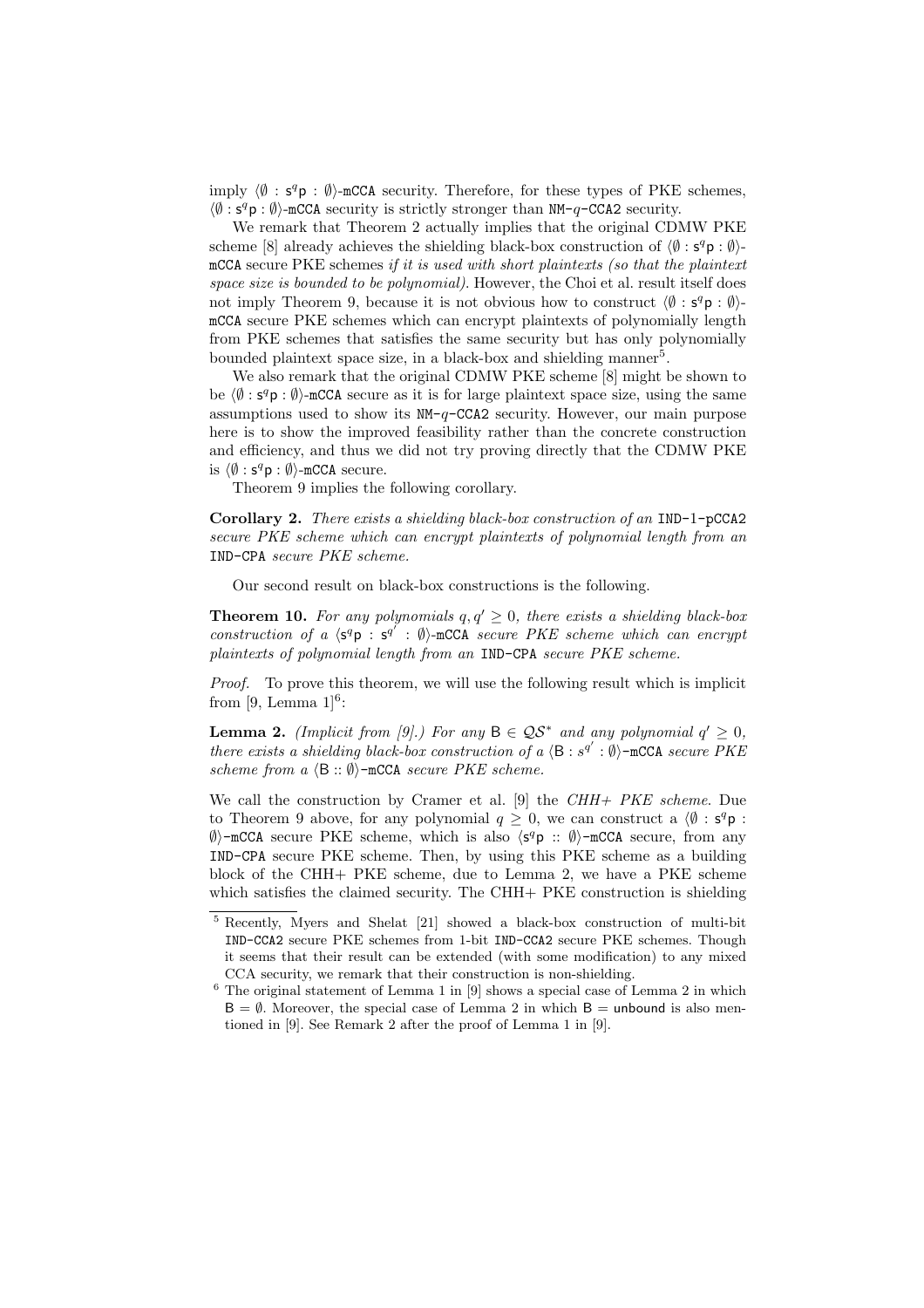and black-box. Since the construction of the PKE scheme in Theorem 9 is also shielding and black-box, so is the construction as a whole. The size of the plaintext space is maintained as well. This completes the proof of Theorem 10. *⊓⊔*

We note that by Theorem 7, for PKE schemes with superpolynomially large plaintext space size,  $\langle s^q p : s^{q'} : \emptyset \rangle$ -mCCA security achieved in Theorem 10 cannot be directly compared with the notion achieved in Theorem 9 (actually even with NM-CPA= *⟨∅* :: p*⟩*-mCCA security). However, the security achieved in Theorem 10 allows the bounded number of "flexible" single queries before and after the challenge, after the parallel query in the first stage, while the security achieved by Theorem 9 does not allow any query after one parallel query for an adversary. Thus we believe that Theorem 10 is also interesting as a feasibility result.

*Handling Decryption of Unboundedly Many Ciphertexts before the Challenge.* Previous to our work, none of the constructions of PKE schemes that use only IND-CPA secure ones have achieved security against adversaries that can observe unboundedly many decryption results (via the decryption oracle) in the first stage, i.e., before choosing two challenge plaintexts, regardless of whether the construction is black-box or non-black-box. On the other hand, the constructions in Theorems 9 and 10 (and also the combination of [8] and Theorem 2) achieve security against adversaries that can observe unboundedly many decryption results by one parallel decryption query before the challenge.

Thus, due to the results in this section, it has been clarified that *the difficulty of constructing an* IND-CCA1 *secure PKE scheme only from* IND-CPA *secure ones lies not in whether the number of decryption results that the adversary can see before the challenge is bounded or not, but in whether the number of the adversary's "adaptive" decryption queries is bounded*.

# **6 Open Problems**

*Constructions Secure against Two or More Parallel Queries.* None of our feasibility results achieves mixed CCA security in which we can handle more than one parallel decryption query, and whether we can construct a PKE scheme with such security only using IND-CPA secure schemes is still unclear. Therefore, we would like to leave it as an open problem. Since any (unbounded) CCA secure PKE construction from IND-CPA secure ones must first be secure against adversaries who make two or more parallel decryption queries, we believe that overcoming this barrier of "two parallel queries" is worth tackling.

We notice that if we can, by only using an **IND-CPA** secure PKE scheme as a building block, construct a (strong) *designated verifier* (DV) NIZK proof system [23, 9] for any NP language with *q*-bounded "*parallel*" strong soundness, which is a natural extension of a (strong) DV-NIZK with *q*-bounded strong soundness [9] in the soundness experiment of which an adversary can ask verification of many theorem/proof pairs in a parallel manner, then by using the DV-NIZK proof system in the Dolev-Dwork-Naor construction [11, 23, 9] (resp. the Naor-Yung construction [22]) we will be able to construct an IND- $(q + 1)$ -pCCA2 (resp.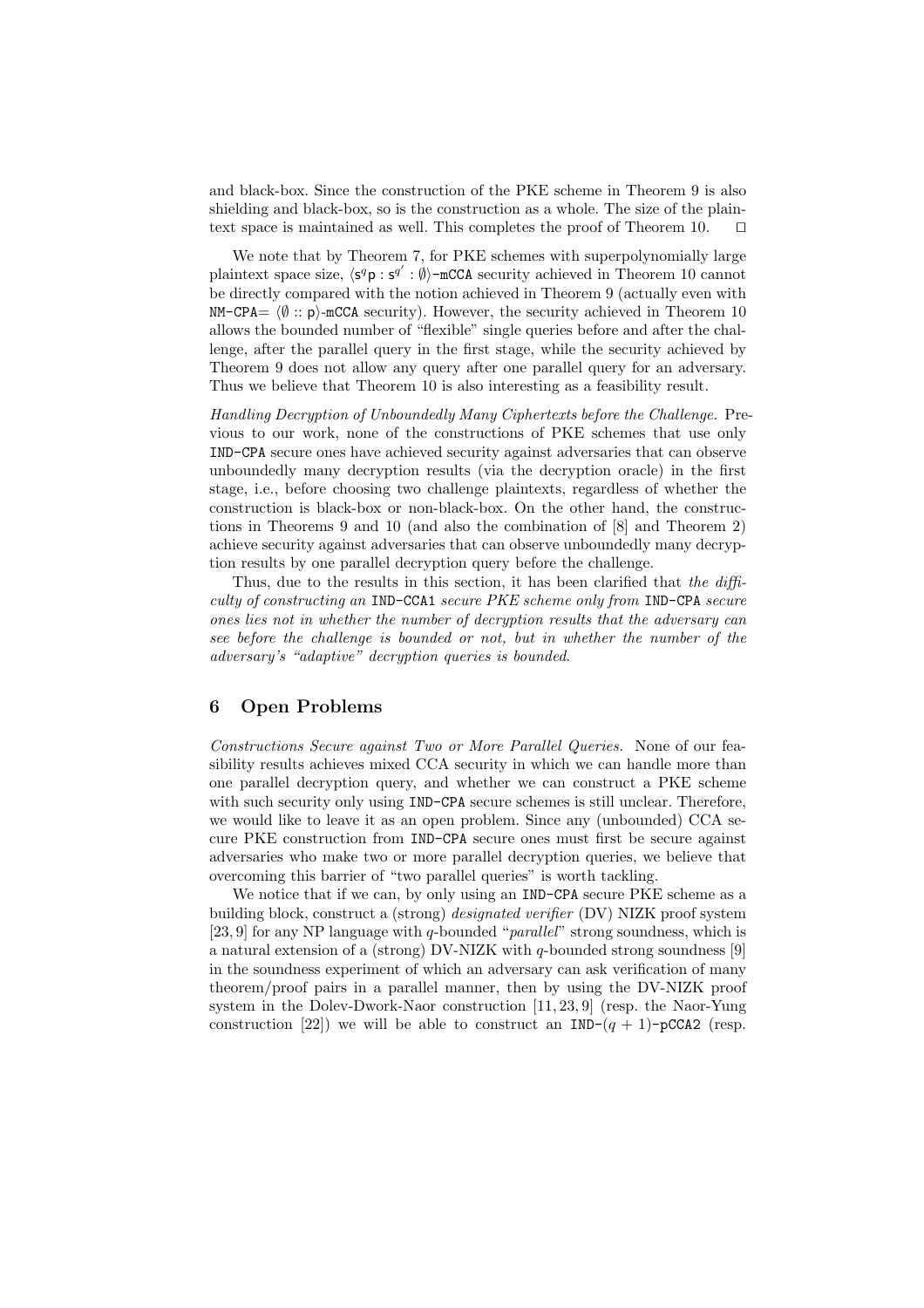$IND-(q+1)-pCCA1)$  secure PKE scheme. However, how to construct such a DV-NIZK proof system only from IND-CPA secure PKE schemes is not known so far. This might be worth looking at towards the next step from our results.

*Stronger Black-Box Impossibility Results.* Since the constructions in Theorems 9 and 10 are shielding and black-box, according to the impossibility result of [12] and the transitivity of black-box constructions, we have that there exists no shielding black-box construction of an IND-CCA1 secure PKE scheme from PKE schemes which satisfy any security notion achieved in Theorems 9 and 10.

It would also be interesting to clarify if we can show a stronger impossibility result than [12] such that constructing IND-*q*-pCCA1 secure PKE schemes from IND-CPA secure one in a shielding and black-box manner for some  $q > 1$  is impossible. (Or more generally, we can also consider the impossibility of some of mixed CCA security notion.) Note that this strengthening of the impossibility result of [12] can make sense only if we consider parallel decryption queries, because the result by Choi et al. [8] already shows that it is possible to achieve the strongest form of (ordinary) bounded CCA security, namely, NM-*q*-CCA2, in a black-box and shielding manner.

#### **Acknowledgement**

The authors would like to thank Jacob Schuldt for his helpful comments and suggestions. The authors also would like to thank anonymous reviewers of PKC 2011 for their invaluable comments.

## **References**

- 1. M. Bellare, A. Desai, D. Pointcheval, and P. Rogaway. Relations among notions of security for public-key encryption schemes. In *CRYPTO 1998*, LNCS 1462, pp. 26–45, 1998.
- 2. M. Bellare, D. Hofheinz, and E. Kiltz. Subtleties in the definition of IND-CCA: When and how should challenge-decryption be disallowed?, 2009. Cryptology ePrint Archive: Report 2009/418.
- 3. M. Bellare and A. Sahai. Non-malleable encryption: Equivalence between two notions, and indistinguishability-based characterization. In *CRYPTO 1999*, LNCS 1666, pp. 519–536, 1999. The revised version is available in Cryptology ePrint Archive (Report 2006/228).
- 4. M. Bellare and M. Yung. Certifying permutations: Noninteractive zero-knowledge based on any trapdoor permutation. *J. Cryptology*, 9(3):149–166, 1996.
- 5. D. Boneh, R. Canetti, S. Halevi, and J. Katz. Chosen-ciphertext security from identity-based encryption. *SIAM J. Comput.*, 36(5):1301–1328, 2007.
- 6. X. Boyen, Q. Mei, and B. Waters. Direct chosen ciphertext security from identitybased techniques. In *CCS 2005*, pp. 320–329, 2005.
- 7. D. Cash, E. Kiltz, and V. Shoup. The twin Diffie-Hellman problem and applications. In *EUROCRYPT 2008*, LNCS 4965, pp. 127–145, 2008.
- 8. S.G. Choi, D. Dachman-Soled, T. Malkin, and H. Wee. Black-box construction of a non-malleable encryption scheme from any semantically secure one. In *TCC 2008*, LNCS 4948, pp. 427–444, 2008.